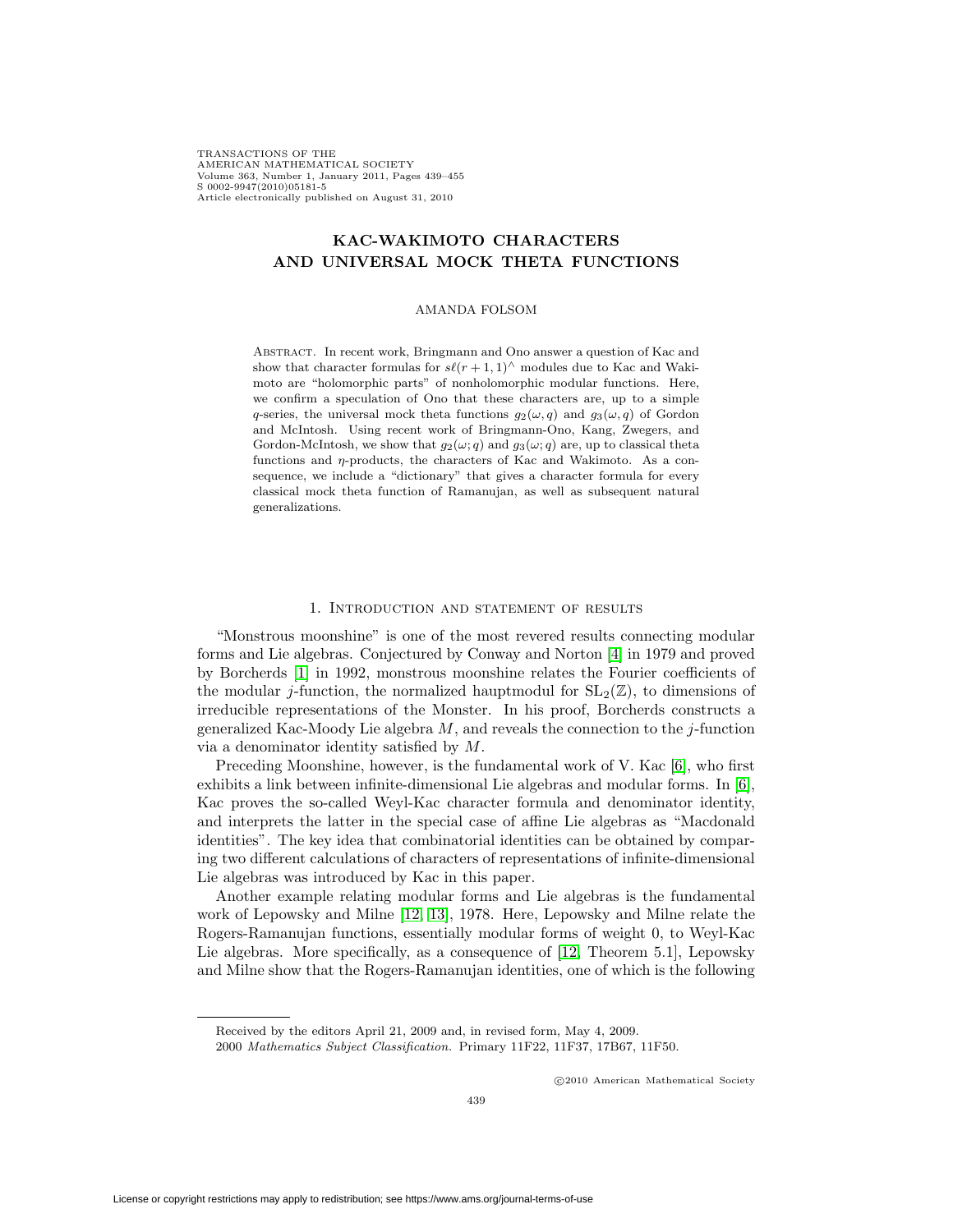identity between a basic hypergeometric-type series and an infinite product:

<span id="page-1-0"></span>(1.1) 
$$
\sum_{n\geq 0} q^{n^2} (q;q)_n^{-1} = \prod_{n\geq 1} (1-q^{5n-1})^{-1} (1-q^{5n-4})^{-1},
$$

where  $(a;q)_n := \prod_{j=0}^{n-1} (1 - aq^j)$ , become principally specialized characters for the standard modules for  $A_1^{(1)}$ , an infinite-dimensional generalized Cartan matrix Lie algebra. In subsequent work in 1981, Lepowsky and Wilson [\[14\]](#page-15-5) formulate an "abstract" Rogers-Ramanujan identity, which in special cases coincides with the classical identities. There are many other examples of this phenomenon, for example the Virasoro algebras, as well as certain classical infinite-dimensional affine Lie algebras. (See for example the book of Kac [\[7\]](#page-15-6).)

The more recent work of Kac and Wakimoto [\[9,](#page-15-7) [10,](#page-15-8) [18\]](#page-16-0) beginning in the mid-1990s has also made significant connections between number theory and affine Lie superalgebras. Of note along our line of discussion thus far is the 2000 work of D. Zagier [\[19\]](#page-16-1), who reformulates and proves, in terms of combinatorial modular forms, a conjectured denominator identity of Kac and Wakimoto. Another object of study in the work of Kac and Wakimoto is the specialized character formula for  $tr_{L(\Lambda_{(s)};r+1)}q^{L_0}$ , where  $L(\Lambda_{(s)};r+1)$  is the irreducible  $s\ell(r+1,1)$ <sup>^</sup> module with highest weight  $\Lambda_{(s)}$ , and  $L_0$  the "energy operator", or Hamiltonian. In [\[3\]](#page-15-9), Bringmann and Ono answer a question of Kac regarding the "modularity" of the character formulas  $tr_{L(\Lambda_{(s)};r+1)}q^{\tilde{L}_0}$ , and show that these character formulas are the "holomorphic parts" of nonholomorphic modular functions.

In addition to exhibiting modular properties, many  $q$ -series arising from such Lie algebras also have combinatorial properties. For example, the left hand side of the first Rogers-Ramanujan identity [\(1.1\)](#page-1-0) may be interpreted as the combinatorial generating function for the number of partitions of integers with minimal difference 2, and the right hand side of [\(1.1\)](#page-1-0) the generating function for partitions whose parts are congruent to 1 or 4 mod 5. This type of result also holds more generally with respect to Virasoro algebras. Namely, one finds in the work of Kac and Wakimoto [\[8\]](#page-15-10) and Rocha-Caridi [\[17\]](#page-16-2) that the generating function for partitions whose parts satisfy congruence relations (an infinite product analogous to the right hand side of  $(1.1)$  is equal to a character formula:

$$
\operatorname{ch}_{i,k}(q) = q^{(h_{i,k} - \frac{c_k}{24})} \cdot \prod_{1 \le n \not\equiv 0, \pm i \pmod{2k+1}} (1 - q^n)^{-1}.
$$

In light of these results, Ono speculated that the character formulas of Kac and Wakimoto are related to the universal mock theta functions of Gordon and McIntosh. We show that this is indeed the case.

The universal mock theta functions  $g_2(\omega; q)$  and  $g_3(\omega; q)$  of Gordon and McIntosh [\[5\]](#page-15-11) are generalizations of the original mock theta functions of Ramanujan. The original mock theta functions are basic hypergeometric-type series appearing in Ramanujan's notebooks and his last letter to Hardy. The functions  $q_2(\omega; q)$  and  $g_3(\omega; q)$  are aptly named "universal", as it is shown by Gordon and McIntosh [\[5\]](#page-15-11) that all classical mock theta functions of Ramanujan and subsequent natural generalizations may be written in terms of either  $g_2(\omega; q)$  or  $g_3(\omega; q)$ , depending on the parity of their "order", a number assigned to each mock theta function. Both classically and in their more modern generalizations, mock theta functions have been objects of extensive research in the areas of number theory, combinatorics,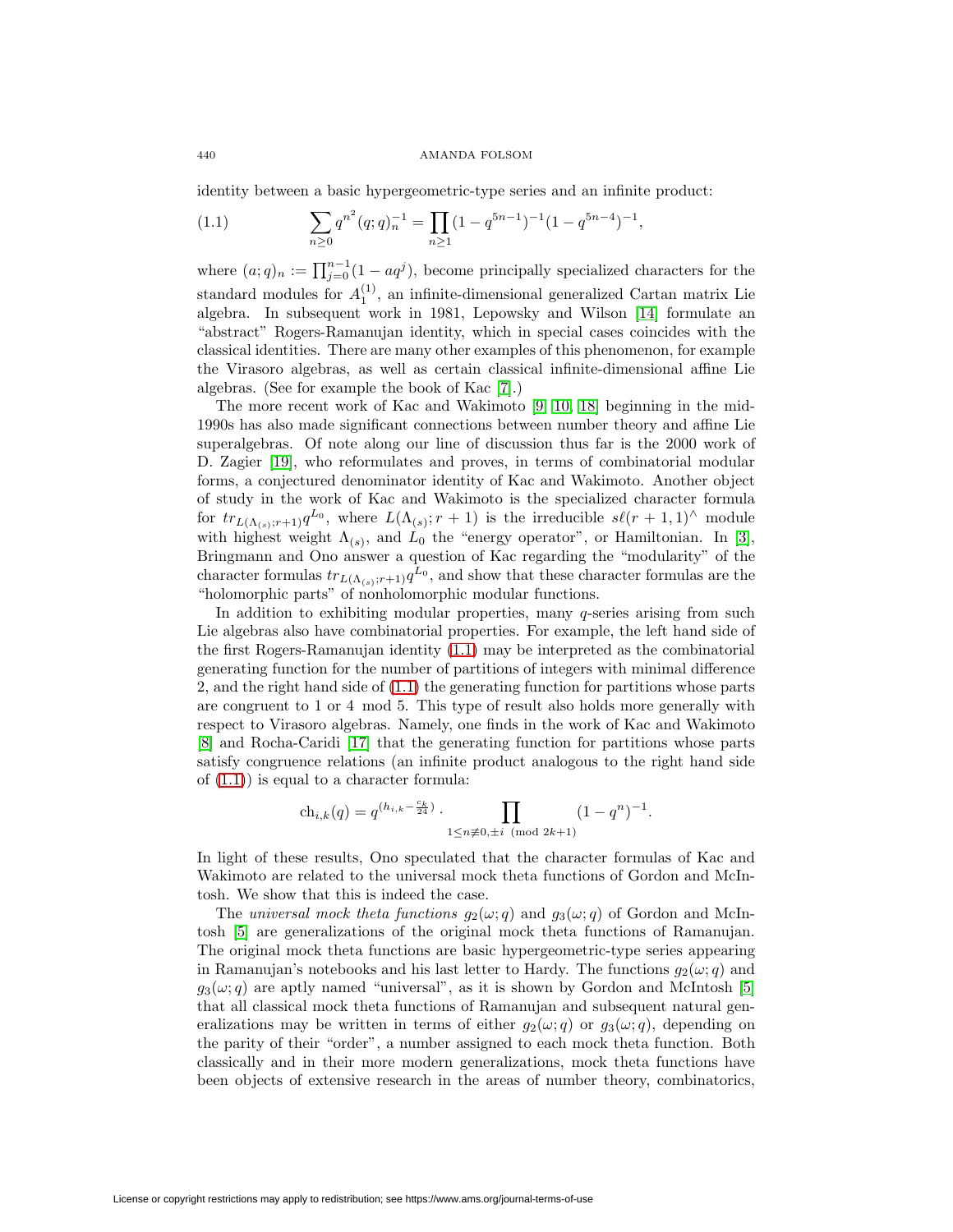and mathematical physics. We refer the reader to [\[16\]](#page-16-3) and [\[5\]](#page-15-11) for a more detailed account. The universal mock theta functions are defined by

$$
g_2(\omega;q) := \sum_{n\geq 0} \frac{(-q;q)_n q^{\frac{1}{2}(n^2+n)}}{(\omega;q)_{n+1}(q\omega^{-1};q)_{n+1}},
$$

$$
g_3(\omega;q) := \sum_{n\geq 0} \frac{q^{n^2+n}}{(\omega;q)_{n+1}(q\omega^{-1};q)_{n+1}}.
$$

Kang, in [\[11\]](#page-15-12), considers the universal mock theta functions  $g_2(\omega; q)$  and  $g_3(\omega; q)$ , and shows that both may be expressed in terms of the "mock Jacobi forms"  $\mu(u, v; \tau)$  studied by Zwegers in his important Ph.D. thesis [\[20\]](#page-16-4) under the direction of D. Zagier. For a precise definition of  $\mu(u, v; \tau)$  and more on the work and results of Kang and Zwegers, see §[2](#page-3-0) below. In addition to results of Bringmann and Ono [\[3\]](#page-15-9) and Gordon and McIntosh [\[5\]](#page-15-11), we will use the work of Kang [\[11\]](#page-15-12) and Zwegers [\[20\]](#page-16-4) in the course of the proof of our main theorem, Theorem [1.1](#page-2-0) below.

<span id="page-2-1"></span><span id="page-2-0"></span>**Theorem 1.1.** Let  $q := e^{2\pi i \tau}, \tau \in \mathbb{H}$ . The following are true.

(i) For  $r \in \mathbb{N}$  and  $s \in \mathbb{Z}$  we have

$$
g_2\left(q^{\frac{r}{4}-\frac{s}{2}};q^{\frac{r}{2}}\right) = \widehat{\Theta}_r^{-1}(\tau)tr_{L(\Lambda_{(s)};r+1)}q^{L_0} - \widehat{\eta}_{r,s}(\tau).
$$

<span id="page-2-2"></span>(ii) For  $r \in 3\mathbb{N}$  and  $s \in \mathbb{Z}$  we have

$$
\begin{split} g_3\left(q^{\frac{r}{9}-\frac{s}{3}};q^{\frac{r}{3}}\right)\\ &\qquad=\widehat{\Theta}_r^{-1}(\tau)\bigg(q^{\frac{r}{36}+\frac{s}{6}}\cdot tr_{L(\Lambda_{(s)};r+1)}q^{L_0}+q^{-\frac{r}{36}-\frac{s}{6}}\cdot tr_{L(\Lambda_{\left(s+\frac{r}{3}\right)};r+1)}q^{L_0}\bigg)-\widehat{\beta}_{r,s}(\tau). \end{split}
$$

<span id="page-2-3"></span>(iii) For  $r \in 6\mathbb{N}$  and  $s \equiv \frac{r}{6}$  (mod r) we have

$$
g_3(q^{\frac{r}{9}-\frac{s}{3}};q^{\frac{r}{3}})=\widehat{\Theta}_r^{-1}(\tau)\cdot q^{\frac{r}{36}+\frac{s}{6}}\cdot tr_{L(\Lambda_{(s)};r+1)}q^{L_0}-\widehat{\psi}_{r,s}(\tau).
$$

The funct[i](#page-2-1)ons  $\Theta_r(\tau)$ ,  $\hat{\eta}_{r,s}(\tau)$ ,  $\beta_{r,s}(\tau)$ , and  $\psi_{r,s}(\tau)$  in (i), ([ii](#page-2-2)), and ([iii](#page-2-3)) are sums of modular forms defined in [\(2.14\)](#page-5-0), [\(2.15\)](#page-5-1), [\(2.20\)](#page-6-0) and [\(2.24\)](#page-7-0).

By subtracting the identity in Theorem [1.1](#page-2-0) [\(iii\)](#page-2-3) from that in [\(ii\)](#page-2-2), we see that with hypotheses on r and s the Kac-Wakimoto character formula is a sum of modular forms.

**Corollary 1.2.** Let  $r \in 6\mathbb{N}$  and  $s \equiv \frac{r}{6}$  (mod r). Then we have

$$
\widehat{\Theta}_r^{-1}(\tau) \cdot q^{-\frac{r}{36}-\frac{s}{6}} \cdot tr_{L(\Lambda _{\left(s+\frac{r}{3}\right)};r+1)} q^{L_0} = \widehat{\beta}_{r,s}(\tau) - \widehat{\psi}_{r,s}(\tau).
$$

**Example 1**. The third order mock theta function of Ramanujan,

$$
f(q) := \sum_{n \ge 0} \frac{q^{n^2}}{(-q;q)_n^2},
$$

has been of particular interest. Notable recent works include those of Bringmann and Ono [\[2\]](#page-15-13) and Zwegers [\[20\]](#page-16-4). Using formula  $(3.11)$  of [\[5\]](#page-15-11) which relates  $f(q)$  to the universal mock theta function  $g_3(\omega; q)$ , we find, after making appropriate substi-tutions in Theorem [1.1](#page-2-0) [\(ii\)](#page-2-2), that the third order mock theta function  $f(q)$  can be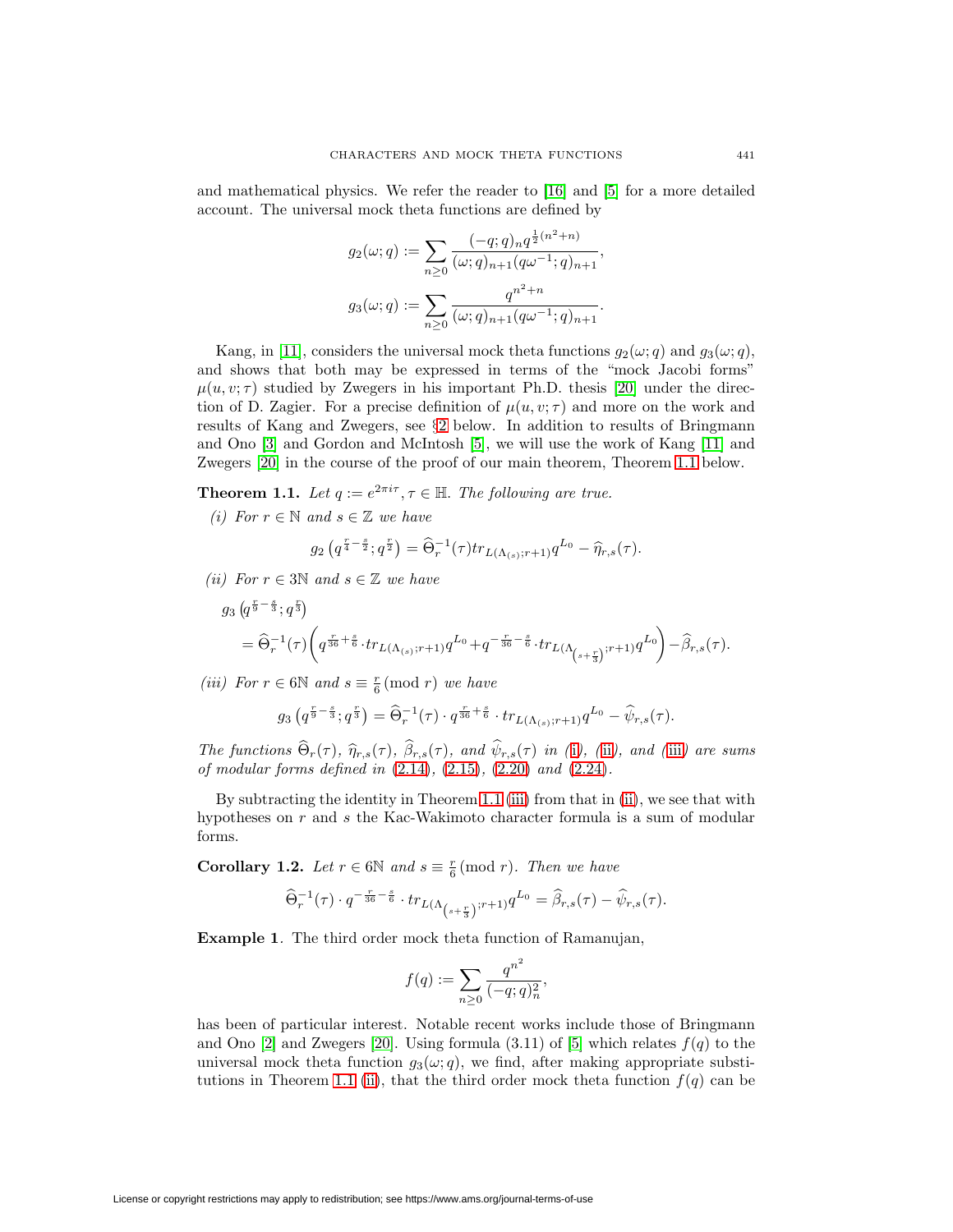expressed in terms of the Kac-Wakimoto character formulas as follows:

$$
(1.2) \t f(-q) = -4q\widehat{\Theta}_{12}^{-1}(\tau)\left(q^{\frac{1}{2}} \cdot tr_{L(\Lambda_{(1),13})}q^{L_0} + q^{-\frac{1}{2}} \cdot tr_{L(\Lambda_{(5)};13)}q^{L_0}\right) + F(\tau).
$$

Here,  $F(\tau)$  is a sum of modular forms defined by

$$
F(\tau) := 4q\widehat{\beta}_{12,1}(\tau) + \frac{(q^2;q^2)_{\infty}^{\tau}}{(q;q)_{\infty}^3(q^4;q^4)_{\infty}^3}.
$$

Here and throughout,  $(a;q)_{\infty} := \lim_{n \to \infty} (a;q)_n$ .

**Example 2**. As a second example, we consider the order 10 mock theta function appearing in Ramanujan's lost notebook:

$$
\phi(q) := \sum_{n\geq 0} \frac{q^{\frac{1}{2}n(n+1)}}{(q;q^2)_{n+1}}.
$$

Using the expression for  $\phi(q)$  in terms of the universal mock theta function  $q_2(\omega; q)$ found in  $[5, (5.18)]$  $[5, (5.18)]$  and applying Theorem [1.1](#page-2-0) [\(i\)](#page-2-1), we find

$$
\phi(q) = 2q \cdot \widehat{\Theta}_{10}^{-1}(\tau) \cdot tr_{L(\Lambda_{(1)};11)} q^{L_0} + \Phi(\tau),
$$

where

$$
\Phi(\tau) := iq^{\frac{5}{8}} \cdot \frac{(q^{10}; q^{10})_{\infty}^2}{(q^5; q^5)_{\infty}} \cdot \frac{\vartheta\left(2\tau + \frac{1}{2}; 5\tau\right)}{\vartheta(2\tau; 10\tau)} - 2q \cdot \widehat{\eta}_{10,1}(\tau).
$$

*Remark* 1. In the Appendix (§[3\)](#page-10-0), we provide a "dictionary" that gives a character formula for every classical mock theta function of Ramanujan, as well as subsequent natural generalizations. The identities are derived from Theorem [1.1](#page-2-0) in a manner similar to that described in Example 1 and Example 2.

# 2. Proof of Theorem [1.1](#page-2-0)

<span id="page-3-0"></span>In this section we will prove Theorem [1.1.](#page-2-0) In the course of our proof we will make use of results due to Bringmann and Ono [\[3\]](#page-15-9) in their study of the Kac-Wakimoto character formulas  $tr_{L(\Lambda_{(s)};r+1)}q^{L_0},$  results due to Gordon-McIntosh [\[5\]](#page-15-11) on the universal mock theta functions, work of Kang [\[11\]](#page-15-12) who relates the universal mock theta functions to Zwegers' mock Jacobi forms  $\mu(u, v; \tau)$ , as well as the work of Zwegers [\[20\]](#page-16-4) on the mock Jacobi forms  $\mu(u, v; \tau)$ .

We begin with the work of Kac and Wakimoto [\[10\]](#page-15-8), which implies for  $r \in \mathbb{N}, s \in$ Z,

<span id="page-3-1"></span>(2.1) 
$$
tr_{L(\Lambda_{(s)};r+1)} q^{L_0} = 2q^{\frac{r-1}{24} - \frac{s}{2}} \cdot \frac{\eta^2(2\tau)}{\eta^{r+3}(\tau)} \cdot L_{r,s}(\tau),
$$

where

$$
L_{r,s}(\tau) := \sum_{k=(k_1,k_2,\ldots,k_r) \in \mathbb{Z}^r} \frac{q^{\frac{1}{2}\sum_i k_i(k_i+1)}}{1+q^{-s+\sum_i k_i}}.
$$

In [\[3\]](#page-15-9), Bringmann and Ono explicitly relate the character formulas in [\(2.1\)](#page-3-1) to weight 0 nonholomorphic forms. A key identity used in their work, which we will also make use of here, is the following [\[3,](#page-15-9) Theorem 2.1].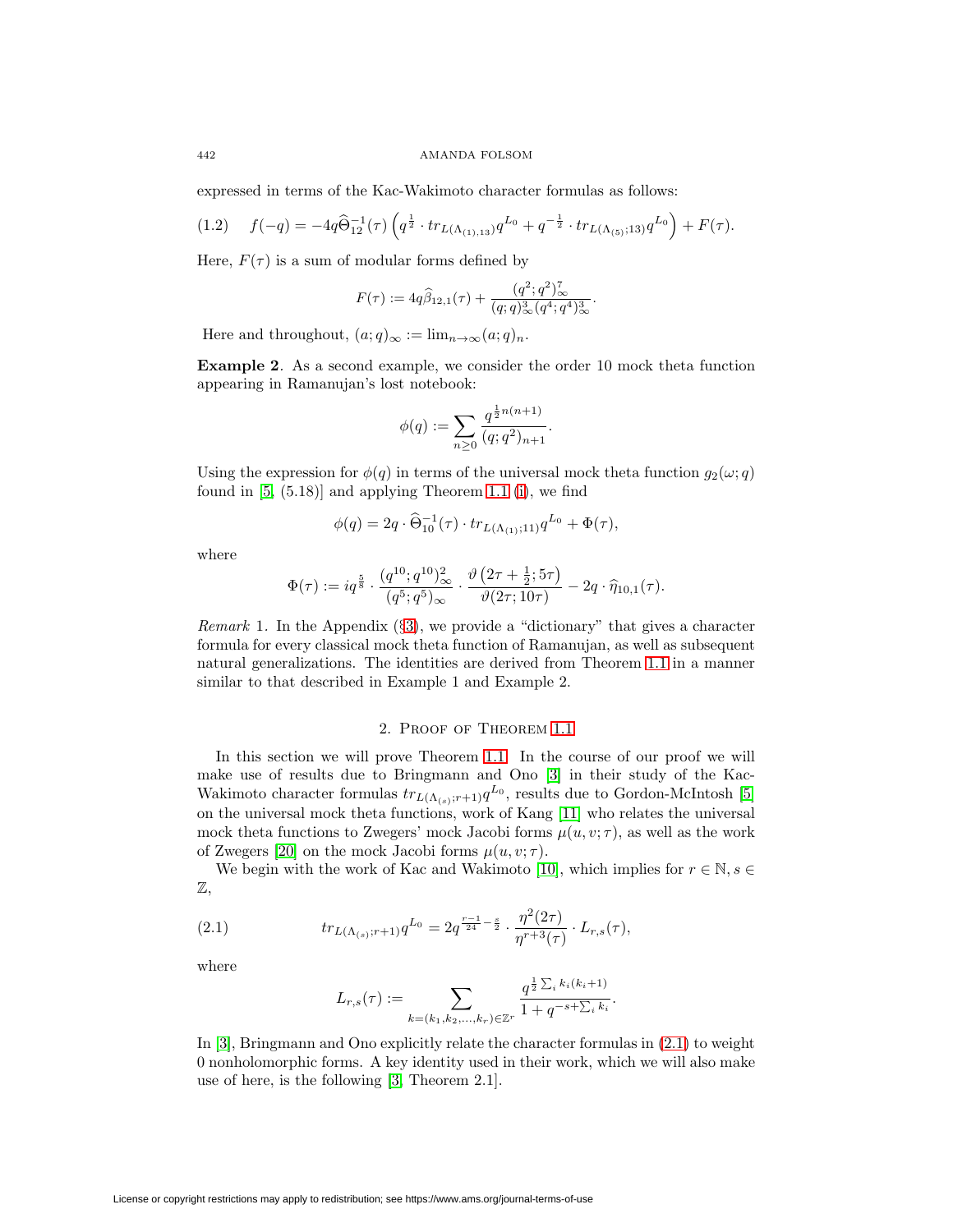**Proposition** (Bringmann-Ono). For integers  $r \geq 1$  and  $s \in \mathbb{Z}$ , we have

<span id="page-4-0"></span>(2.2) 
$$
L_{r,s}(\tau) = \sum_{d=(d_1,d_2,\ldots,d_r)\in D_r} \widetilde{\vartheta}_d(\tau) \mu_{d_r,r,s}(\tau).
$$

The sum in [\(2.2\)](#page-4-0) is a finite lattice sum over  $D_r := \{d = (d_1, d_2, \ldots, d_r) \in \mathbb{Z}^r \mid 0 \leq$  $d_i \leq i-1$  for each  $1 \leq i \leq r$ . The functions  $\widetilde{\vartheta}_d(\tau)$  and  $\mu_{d_r,r,s}(\tau)$  are defined by

<span id="page-4-2"></span>(2.3) 
$$
\widetilde{\vartheta}_d(\tau) := \prod_{i=1}^{r-1} \vartheta(d_i, -d_{i+1}, i, i+1; \tau),
$$

(2.4) 
$$
\mu_{d_r,r,s}(\tau) := q^{-\frac{d_r}{2} + \frac{d_r^2}{2r}} \sum_{n \in \mathbb{Z}} \frac{q^{\frac{rn}{2}(n+1) - dn}}{1 + q^{rn - d - s}},
$$

where

<span id="page-4-1"></span>(2.5) 
$$
\vartheta(a,b,c,d;\tau) := q^{\frac{cd}{2}\left(\frac{a}{c} + \frac{b}{d} - \frac{1}{2}\right)^2} \vartheta \left( \left(ad + bc - \frac{cd}{2}\right)\tau - \frac{1}{2}; cd\tau \right),
$$

and the function  $\vartheta(z;\tau)$  defining [\(2.5\)](#page-4-1) is the classical Jacobi theta function

(2.6) 
$$
\vartheta(z;\tau) := \sum_{n\in\mathbb{Z}} e^{\pi i \left(n+\frac{1}{2}\right)^2 \tau + 2\pi i \left(n+\frac{1}{2}\right)\left(z+\frac{1}{2}\right)}.
$$

(The empty product in [\(2.3\)](#page-4-2) is understood to equal 1.) One also understands the modularity of the function  $\mu_{d_r,r,s}(\tau)$ . An observation of Bringmann and Ono in [\[3\]](#page-15-9) reveals that

<span id="page-4-4"></span>
$$
(2.7) \t q^{-\frac{s}{2}} \mu_{d_r,r,s}(\tau) = -iq^{\frac{d_r^2}{2r}} \vartheta \left(\frac{1}{2} - d_r \tau; r\tau\right) \mu \left(\frac{1}{2} - (s + d_r) \tau, \frac{1}{2} - d_r \tau; r\tau\right),
$$

where the function  $\mu(u, v; \tau)$  is nearly a weight  $1/2$  Jacobi form studied by Zwegers in [\[20\]](#page-16-4), who shows that a correction term may be added to the function  $\mu(u, v; \tau)$ to produce weight 1/2 harmonic weak Maass forms at torsion points. The function  $\mu(u, v; \tau)$  is defined by

$$
\mu(u, v; \tau) := \frac{e(u/2)}{\vartheta(v; \tau)} \sum_{n \in \mathbb{Z}} \frac{(-1)^n e(nv) q^{n(n+1)/2}}{1 - e(u) q^n},
$$

where  $e(\alpha) := e^{2\pi i \alpha}$ . Of the fundamental properties and transformations associated to  $\mu(u, v; \tau)$  (given in [\[20\]](#page-16-4)), we will make use of the following.

**Proposition** (Zwegers). Let  $u, v, u + z, v + z \in \mathbb{C} \setminus \mathbb{Z}\tau + \mathbb{Z}, \tau \in \mathbb{H}$ . Then

<span id="page-4-3"></span>(2.8) 
$$
\mu(u+z,v+z;\tau) = \mu(u,v;\tau) + \frac{i\eta^3(\tau)\vartheta(u+v+z;\tau)\vartheta(z;\tau)}{\vartheta(u;\tau)\vartheta(v;\tau)\vartheta(u+z;\tau)\vartheta(v+z;\tau)}.
$$

The function  $\eta(\tau)$  in [\(2.8\)](#page-4-3) is the Dedekind  $\eta$ –function, a classical weight 1/2 modular form defined by

$$
\eta(\tau) := q^{\frac{1}{24}} \prod_{n=1}^{\infty} (1 - q^n).
$$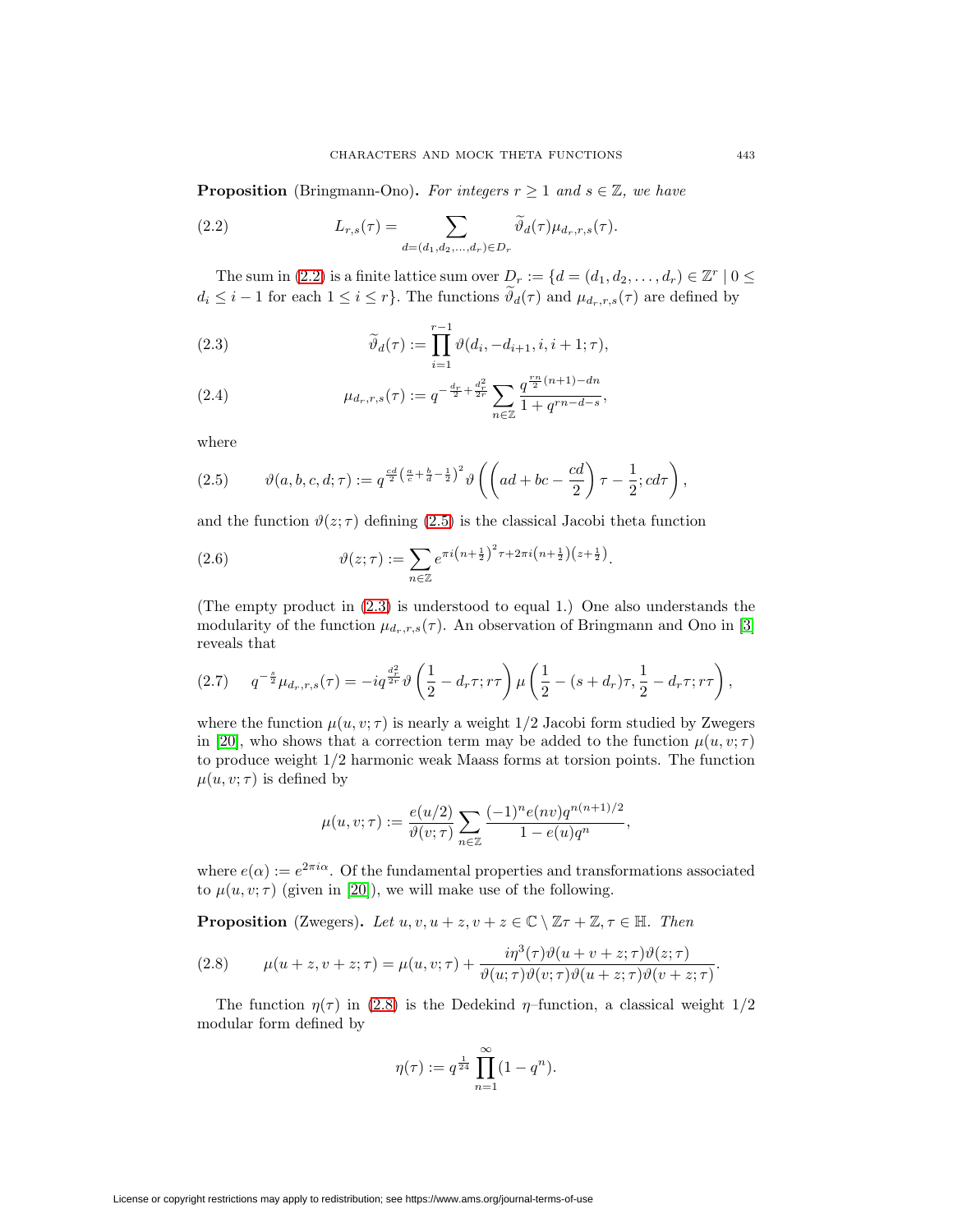Recalling  $(2.2)$  and  $(2.7)$ , we begin by applying  $(2.8)$  with

$$
u := \left(\frac{r}{2} - s\right)\tau,
$$
  
\n
$$
v := \frac{r\tau}{2},
$$
  
\n
$$
z := \frac{1}{2} - \left(d_r + \frac{r}{2}\right)\tau
$$

to the  $\mu$ -function appearing in  $(2.7)$ , and find

<span id="page-5-2"></span>(2.9) 
$$
\mu\left(\frac{1}{2} - (s + d_r)\tau, \frac{1}{2} - d_r\tau; r\tau\right) = \mu\left(\left(\frac{r}{2} - s\right)\tau, \frac{r\tau}{2}; r\tau\right) + \psi_{r,s,d_r}(\tau),
$$

where

$$
(2.10) \quad \psi_{r,s,d_r}(\tau) := \frac{i\eta^3(r\tau)\vartheta\left(\frac{1}{2} + \left(\frac{r}{2} - s - d_r\right)\tau; r\tau\right)\vartheta\left(\frac{1}{2} - \left(d_r + \frac{r}{2}\right)\tau; r\tau\right)}{\vartheta\left(\left(\frac{r}{2} - s\right)\tau; r\tau\right)\vartheta\left(\frac{r\tau}{2}; r\tau\right)\vartheta\left(\frac{1}{2} - (s + d_r)\tau; r\tau\right)\vartheta\left(\frac{1}{2} - d_r\tau; r\tau\right)}.
$$

Next, we let

<span id="page-5-6"></span>(2.11)

$$
\mathcal{S}_1(r,s;\tau) := -iq^{\frac{s}{2}} \sum_{(d_1,\ldots,d_r)\in D_r} q^{\frac{d_r^2}{2r}} \vartheta \left(\frac{1}{2} - d_r \tau; r\tau\right) \widetilde{\vartheta}_d(\tau) \mu\left(\frac{r}{2} - s\right) \tau, \frac{r\tau}{2}; r\tau\right),
$$

<span id="page-5-3"></span>(2.12)

$$
\mathcal{S}_2(r,s;\tau) := -iq^{\frac{s}{2}} \sum_{(d_1,\ldots,d_r)\in D_r} q^{\frac{d_r^2}{2r}} \vartheta \left(\frac{1}{2} - d_r \tau; r\tau\right) \widetilde{\vartheta}_d(\tau) \psi_{r,s,d_r}(\tau).
$$

By  $(2.2)$  and  $(2.9)$  we have

<span id="page-5-5"></span>(2.13) 
$$
L_{r,s}(\tau) = S_1(r,s;\tau) + S_2(r,s;\tau).
$$

Next, we define

<span id="page-5-1"></span><span id="page-5-0"></span>
$$
(2.14) \quad \widehat{\Theta}_r(\tau) := 2q^{\frac{r}{6} - \frac{1}{24}} \Theta_r(\tau),
$$
\n
$$
(2.15) \quad \widehat{\eta}_{r,s}(\tau) := iq^{-\frac{r}{4} + \frac{s}{2}} \cdot \frac{\eta^4(r\tau)}{\eta^2(\frac{r\tau}{2}) \vartheta((\frac{r}{2} - s)\tau; r\tau)}
$$
\n
$$
\begin{cases}\n-\frac{q^{-\frac{r}{8}}}{2} \cdot \frac{\eta^4(r\tau)}{\eta^2(2r\tau)} \cdot \frac{\vartheta(\frac{1}{2} - \frac{r\tau}{2}; r\tau) \vartheta(\frac{1}{2} + (\frac{r}{2} - s)\tau; r\tau)}{\vartheta(\frac{1}{2} - s\tau; r\tau) \vartheta((\frac{r}{2} - s)\tau; r\tau) \vartheta(\frac{r\tau}{2}; r\tau)}, \quad \frac{s}{r} \in \frac{1}{2} + \mathbb{Z}, \\
+q^{-\frac{s}{2} - \frac{r}{8}} \cdot \Theta_r^{-1}(\tau) \frac{\eta^2(2\tau)}{\eta^{r+3}(\tau)} \cdot \mathcal{S}_2(r, s; \tau), \qquad \frac{s}{r} \notin \frac{1}{2} + \mathbb{Z},\n\end{cases}
$$

where the function  $\Theta_r(\tau)$  is the weight  $-1/2$  modular form defined in [\[3\]](#page-15-9) by

$$
(2.16) \qquad \Theta_r(\tau) := \frac{\eta^2(2\tau)}{\eta^{r+3}(\tau)} \cdot \sum_{d=(d_1,d_2,\ldots,d_r)\in D_r} \widetilde{\vartheta}_d(\tau) \cdot q^{\frac{d_r^2}{2r}} \vartheta\left(\frac{1}{2} - d_r \tau; r\tau\right),
$$

and  $S_2(r, s; \tau)$  is the finite sum of modular forms defined in [\(2.12\)](#page-5-3). We note that in [\[3\]](#page-15-9) it is pointed out that

$$
\Theta_r(\tau) = -2^r \frac{\eta^{2r+2}(2\tau)}{\eta^{2r+3}(\tau)}.
$$

<span id="page-5-4"></span>Proof of Theorem [1.1](#page-2-0) [\(i\)](#page-2-1). The proof of Theorem [1.1](#page-2-0) [\(i\)](#page-2-1) will now follow from Propo-sition [2.1](#page-5-4) below, after a straightforward calculation using  $(2.1), (2.2), (2.12), (2.13),$  $(2.1), (2.2), (2.12), (2.13),$  $(2.1), (2.2), (2.12), (2.13),$  $(2.1), (2.2), (2.12), (2.13),$  $(2.1), (2.2), (2.12), (2.13),$  $(2.1), (2.2), (2.12), (2.13),$  $(2.1), (2.2), (2.12), (2.13),$  $(2.1), (2.2), (2.12), (2.13),$ [\(2.14\)](#page-5-0) and [\(2.15\)](#page-5-1).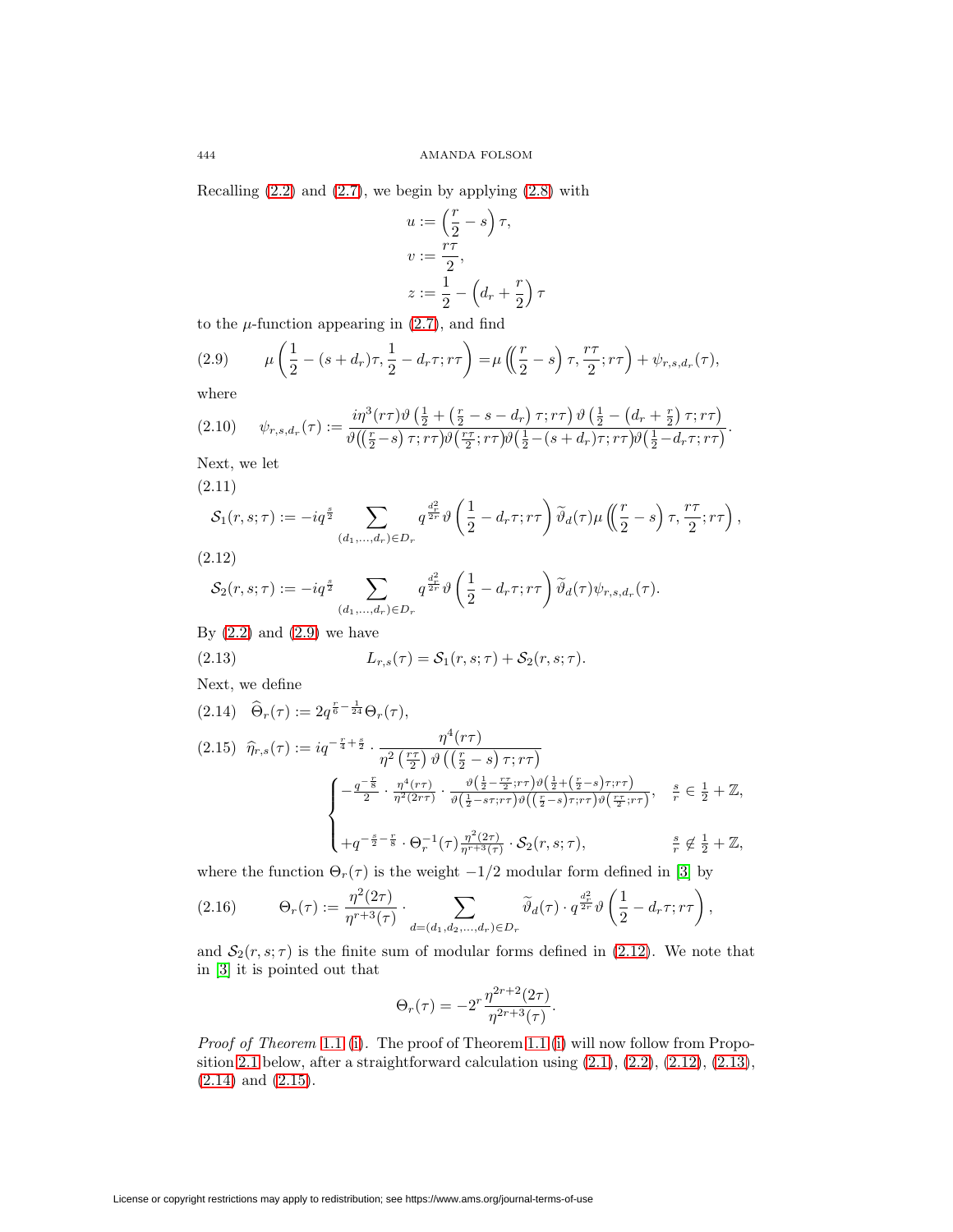**Proposition 2.1.** For  $r \in \mathbb{N}$  and  $s \in \mathbb{Z}$ , we have that

$$
\mathcal{S}_1(r,s;\tau) = q^{\frac{r}{8} + \frac{s}{2}} \cdot \frac{\eta^{r+3}(\tau)}{\eta^2(2\tau)} \cdot \Theta_r(\tau) \cdot g_2\left(q^{\frac{r}{4} - \frac{s}{2}}; q^{\frac{r}{2}}\right) + i q^{s-\frac{r}{8}} \cdot \Theta_r(\tau) \cdot \frac{\eta^4(r\tau)\eta^{r+3}(\tau)}{\eta^2(2\tau)\eta^2\left(\frac{r\tau}{2}\right)\vartheta\left(\left(\frac{r}{2} - s\right)\tau; r\tau\right)},
$$

<span id="page-6-5"></span><span id="page-6-4"></span>and for  $r \in \mathbb{N}, s \in \mathbb{Z}$  such that  $\frac{s}{r} \in \frac{1}{2} + \mathbb{Z}$ , we have that

(2.18)

$$
\mathcal{S}_2(r,s;\tau) = -\frac{q^{\frac{s}{2}}}{2} \cdot \frac{\eta^4(r\tau)\eta^{r+3}(\tau)}{\eta^2(2\tau)\eta^2(2r\tau)} \cdot \frac{\vartheta\left(\frac{1}{2} - \frac{r\tau}{2};r\tau\right)\vartheta\left(\frac{1}{2} + \left(\frac{r}{2} - s\right)\tau; r\tau\right)}{\vartheta\left(\frac{1}{2} - s\tau; r\tau\right)\vartheta\left(\left(\frac{r}{2} - s\right)\tau; r\tau\right)\vartheta\left(\frac{r\tau}{2};r\tau\right)} \cdot \Theta_r(\tau).
$$

*Proof of Theorem [1.1](#page-2-0)* [\(ii\)](#page-2-2). To prove Theorem [1.1](#page-2-0) (ii), we use the following relation between the universal mock theta functions  $g_2(\omega; q)$  and  $g_3(\omega; q)$  due to Gordon and McIntosh [\[5\]](#page-15-11).

<span id="page-6-1"></span>**Proposition** (Gordon-McIntosh)**.** The following identity is true: (2.19)  $g_3(\zeta^4; q^4) = q\zeta^{-2}g_2(\zeta^6q; q^6) + q^{-1}\zeta^2g_2(\zeta^6q^{-1}; q^6) - J(\zeta; q),$ where  $\zeta = e^{2\pi i z}$ , and

$$
J(\zeta;q) := \zeta^4 q^{\frac{7}{4}} \cdot \frac{(q^2;q^2)_{\infty}^3 (q^{12};q^{12})_{\infty}}{(q^4;q^4)_{\infty}(q^6;q^6)_{\infty}^2} \cdot \frac{\vartheta(2z+\tau;2\tau)\vartheta(12z+6\tau;12\tau)}{\vartheta(4z;2\tau)\vartheta(6z-\tau;2\tau)}.
$$

Next we define

<span id="page-6-0"></span>
$$
(2.20) \qquad \widehat{\beta}_{r,s}(\tau) := J(q^{\frac{r}{36} - \frac{s}{12}}; q^{\frac{r}{12}}) + q^{\frac{r}{36} + \frac{s}{6}} \cdot \widehat{\eta}_{r,s}(\tau) + q^{-\frac{r}{36} - \frac{s}{6}} \widehat{\eta}_{r,s+\frac{r}{3}}(\tau).
$$

<span id="page-6-2"></span>In [\(2.19\)](#page-6-1), we replace q by  $q^{\frac{r}{12}}$  and then let  $\zeta = q^{\frac{r}{36} - \frac{s}{12}}$ . With these substitutions,  $(2.19)$  becomes

$$
(2.21) \qquad g_3\left(q^{\frac{r}{9}-\frac{s}{3}};q^{\frac{r}{3}}\right) = q^{\frac{r}{36}+\frac{s}{6}} \cdot g_2\left(q^{\frac{r}{4}-\frac{s}{2}};q^{\frac{r}{2}}\right) + q^{-\frac{r}{36}-\frac{s}{6}} \cdot g_2\left(q^{\frac{r}{4}-\frac{s+\frac{r}{3}}{2}};q^{\frac{r}{2}}\right) - J(q^{\frac{r}{36}-\frac{s}{12}};q^{\frac{r}{12}}).
$$

Theorem [1.1](#page-2-0) [\(ii\)](#page-2-2) will now follow after a short calculation from Theorem [1.1](#page-2-0) [\(i\)](#page-2-1) using  $(2.21)$  and  $(2.20)$ .

Proof of Theorem [1.1](#page-2-0) [\(iii\)](#page-2-3). From the work of Gordon and McIntosh [\[5\]](#page-15-11), one can also deduce another relation between the universal mock theta functions  $q_2(\omega_1; q)$ and  $g_3(\omega_2; q)$  under suitable hypotheses on the arguments  $\omega_1$  and  $\omega_2$ . Namely, from [\[5,](#page-15-11) Equation (7.1)] and the expressions given for the functions  $u_2$  and  $u_3$  following  $(6.9)$  on page 37 of [\[5\]](#page-15-11), one may deduce the following:

<span id="page-6-3"></span>(2.22) 
$$
g_3(x(q)^4; q^4) = -iq^{-\frac{1}{2}} \frac{T(x(q), q)}{\vartheta(4\tau; 12\tau)} + qx(q)^{-2} g_2(x(q)^6 q; q^6),
$$

where  $x(q) = q^{\frac{1}{6}+n}$ ,  $n \in \mathbb{Z}$ , and  $T(x(q), q)$  is a theta function defined in [\[15\]](#page-15-14).

To prove [\(iii\)](#page-2-3), we first replace q by  $q^{\frac{r}{12}}$  in [\(2.22\)](#page-6-3). With this change of variable, we see that  $x(q)^6q$  is replaced by  $q^{\frac{r}{6}+\frac{rn}{2}}$ , and  $q^6$  is replaced by  $q^{\frac{r}{2}}$ . Thus, with these substitutions, we find the universal mock theta function  $g_2(q^{\frac{r}{6} + \frac{rn}{2}}; q^{\frac{r}{2}})$  in [\(2.22\)](#page-6-3).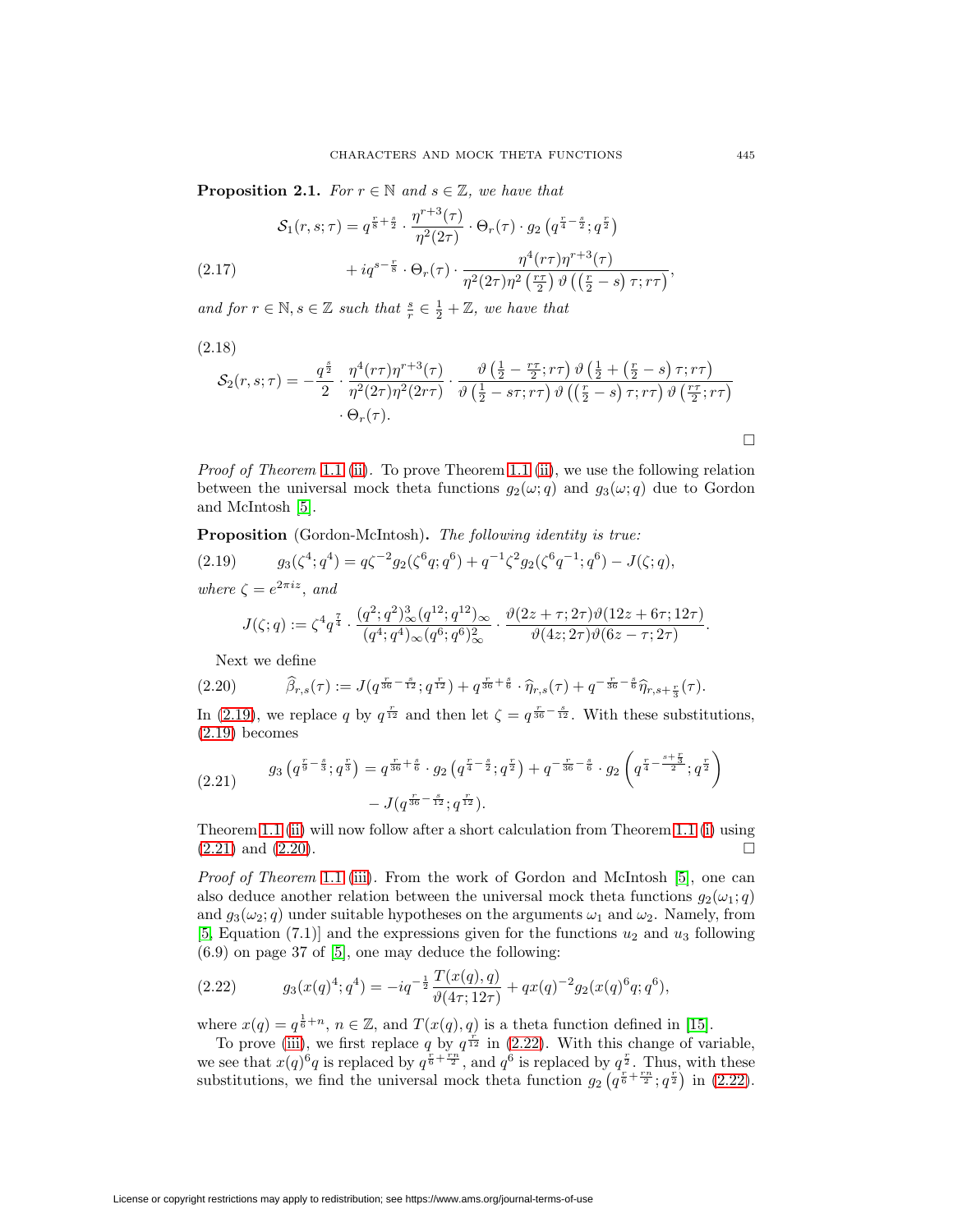If we set  $\frac{r}{6} + \frac{rn}{2} = \frac{r}{4} - \frac{s}{2}$ , we see that because we require  $s, n \in \mathbb{Z}$  and  $r \in \mathbb{N}$ , we must have  $r \in 6\mathbb{N}$  and  $s \equiv \frac{r}{6} \pmod{r}$ . Combining these observations, we deduce for  $r \in 6\mathbb{N}$  and  $s \equiv \frac{r}{6} \pmod{r}$  that

<span id="page-7-1"></span>
$$
(2.23) \t\t g_3\left(q^{\frac{r}{9}-\frac{s}{3}};q^{\frac{r}{3}}\right)=q^{\frac{r}{36}+\frac{s}{6}}g_2\left(q^{\frac{r}{4}-\frac{s}{2}};q^{\frac{r}{2}}\right)-iq^{-\frac{r}{24}}\frac{T\left(q^{\frac{r}{36}-\frac{s}{12}},q^{\frac{r}{12}}\right)}{\vartheta\left(\frac{r\tau}{3};r\tau\right)}.
$$

Next we define

<span id="page-7-0"></span>(2.24) 
$$
\widehat{\psi}_{r,s}(\tau) := iq^{-\frac{r}{24}} \frac{T\left(q^{\frac{r}{36}-\frac{s}{12}}, q^{\frac{r}{12}}\right)}{\vartheta\left(\frac{r\tau}{3}; r\tau\right)} + q^{\frac{r}{36}+\frac{s}{6}} \widehat{\eta}_{r,s}(\tau).
$$

Theorem [1.1](#page-2-0) [\(iii\)](#page-2-3) now follows after combining [\(2.23\)](#page-7-1) with Theorem [1.1](#page-2-0) [\(i\)](#page-2-1).

*Proof of Proposition* [2.1](#page-5-4) [\(2.17\)](#page-6-4). We observe that  $(2.17)$  will follow after applying to the function  $S_1(r, s; \tau)$  defined in [\(2.11\)](#page-5-6) the following proposition due to Kang [\[11\]](#page-15-12), which relates the universal mock theta function  $g_2(\omega; q)$  to Zwegers' functions  $\mu(u, v; \tau)$ .

**Proposition** (Kang). Let  $\alpha \in \mathbb{C}$  be such that  $\alpha \notin \mathbb{Z} + 2\tau \mathbb{Z}$ . Then

<span id="page-7-2"></span>(2.25) 
$$
ie(\alpha)g_2(e(\alpha);q) = \frac{\eta^4(2\tau)}{\eta^2(\tau)\vartheta(2\alpha;2\tau)} + e(\alpha)q^{-\frac{1}{4}}\mu(2\alpha,\tau;2\tau).
$$

More specifially, one lets  $\alpha = \frac{1}{2}(\frac{r}{2} - s) \tau$  in [\(2.25\)](#page-7-2), and replaces  $\tau$  by  $r\tau/2$ . The identity given in  $(2.17)$  follows after a short calculation.  $\Box$ 

*Proof of Proposition [2.1](#page-5-4) [\(2.18\)](#page-6-5).* The proof of  $(2.18)$  requires more work. We first observe that many of the functions defining  $S_2(r, s; \tau)$  are independent of the indices of summation  $d = (d_1, d_2, \ldots, d_r) \in D_r$ . To this end we define

<span id="page-7-4"></span>(2.26)

$$
\widehat{S}_2(r,s;\tau) := \sum_{d \in D_r} q^{\frac{d_r^2}{2r}} \widetilde{\vartheta}_d(\tau) \frac{\vartheta\left(\frac{1}{2} + \left(\frac{r}{2} - s - d_r\right)\tau; r\tau\right) \vartheta\left(\frac{1}{2} - \left(d_r + \frac{r}{2}\right)\tau; r\tau\right)}{\vartheta\left(\frac{1}{2} - \left(s + d_r\right)\tau; r\tau\right)},
$$

so that

<span id="page-7-6"></span>(2.27) 
$$
\mathcal{S}_2(r,s;\tau) = \frac{q^{\frac{s}{2}}\eta^3(r\tau)}{\vartheta\left(\left(\frac{r}{2}-s\right)\tau;r\tau\right)\vartheta\left(\frac{r\tau}{2};r\tau\right)} \cdot \widehat{\mathcal{S}}_2(r,s;\tau).
$$

Here, our goal is to rewrite the sum  $\hat{S}_2(r, s; \tau)$ , not as a finite lattice sum over elements  $(d_1, d_2, \ldots, d_r) \in D_r$ , but as a visible product of modular forms. We begin by using the well-known product expansion for the Jacobi theta functions  $\vartheta(\omega;\tau)$ , known as the Jacobi triple product identity:

<span id="page-7-3"></span>(2.28) 
$$
\vartheta(\omega;\tau) = -iq^{\frac{1}{8}}e^{-\pi i\omega}\prod_{n\geq 1}(1-q^n)(1-e(\omega)q^{n-1})(1-e(-\omega)q^n).
$$

<span id="page-7-5"></span>Next, we let

$$
(2.29)
$$
\n
$$
F_{r,s}(q,z)
$$
\n
$$
:= \prod_{n\geq 1} \frac{(1+q^{r(n-1)+\frac{r}{2}-s}z)(1+q^{rn-\frac{r}{2}+s}z^{-1})(1+q^{r(n-1)-\frac{r}{2}}z)(1+q^{rn+\frac{r}{2}}z^{-1})}{(1+q^{r(n-1)-s}z)(1+q^{rn+s}z^{-1})},
$$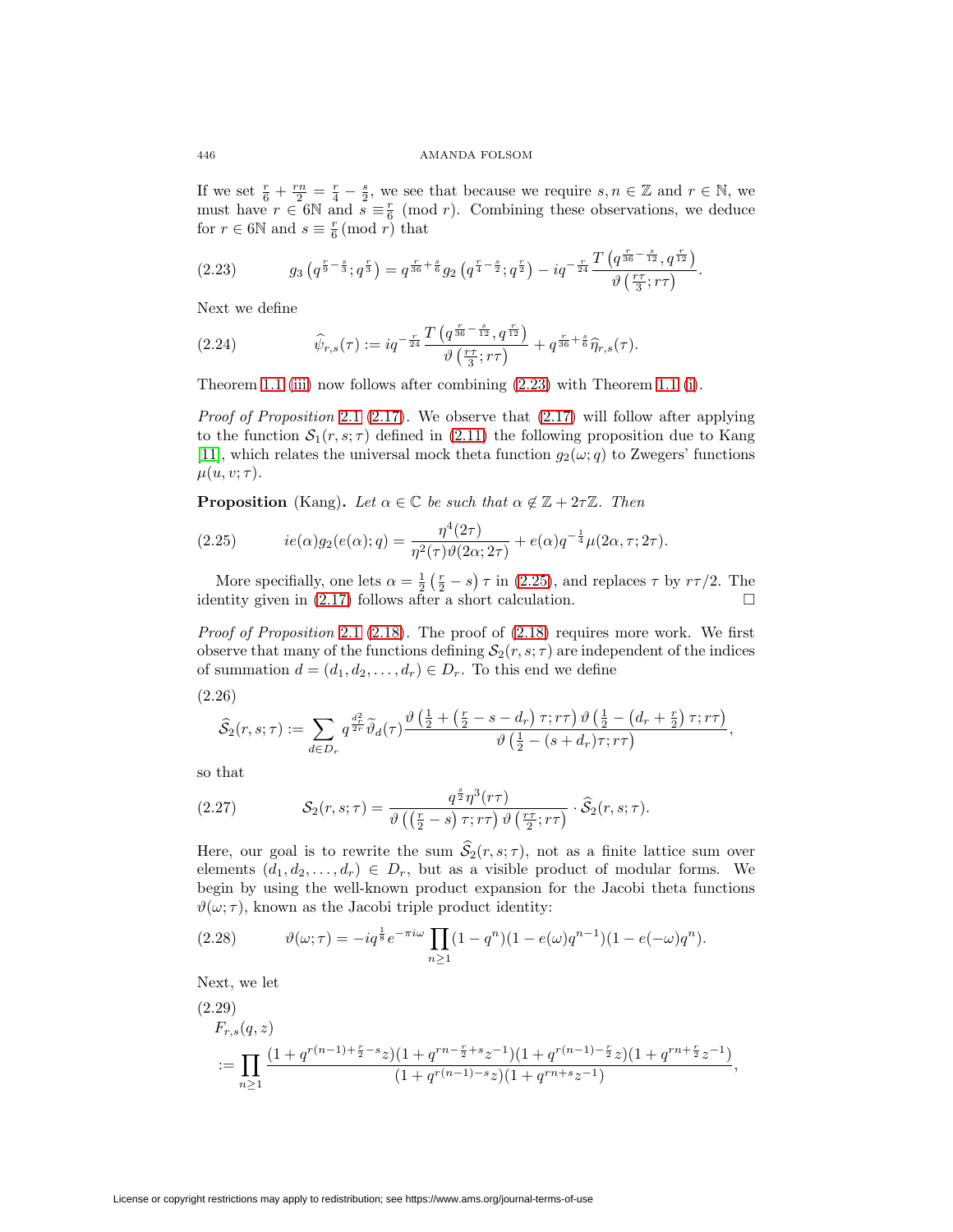so that after applying  $(2.28)$  to  $(2.26)$ , we have

<span id="page-8-3"></span>
$$
(2.30) \quad \widehat{S}_2(r,s;\tau) = -q^{\frac{r}{8}} \prod_{n \ge 1} (1 - q^{rn}) \sum_{d = (d_1, d_2, \dots, d_r) \in D_r} q^{\frac{d_r^2}{2r} + \frac{d_r}{2}} \widetilde{\vartheta}_d(\tau) F_{r,s}(q, q^{-d_r}).
$$

We next establish the following series expansion for the function  $F_{r,s}(q, z)$ .  $\Box$ 

**Lemma 2.2.** For  $r \in \mathbb{N}, s \in \mathbb{Z}$  such that  $\frac{s}{r} \in \frac{1}{2} + \mathbb{Z}$ , the function  $F_{r,s}(q, z)$  satisfies

<span id="page-8-2"></span>(2.31)  
\n
$$
F_{r,s}(q,z) = -\frac{q^{\frac{r}{24}}}{2} \cdot \frac{\vartheta\left(\frac{1}{2} + \left(\frac{r}{2} - s\right)\tau; r\tau\right)\vartheta\left(\frac{1}{2} - \frac{r\tau}{2}; r\tau\right)}{\vartheta\left(\frac{1}{2} - s\tau; r\tau\right)} \cdot \frac{1}{\eta^2(2r\tau)} \sum_{n \in \mathbb{Z}} q^{\frac{rn(n-1)}{2}} z^n.
$$

Proof. We first observe that

<span id="page-8-0"></span>(2.32)

$$
F_{r,s}(q, zq^r)
$$
\n
$$
= \prod_{n\geq 1} \frac{(1+q^{rn+\frac{r}{2}-s}z)(1+q^{r(n-1)-\frac{r}{2}+s}z^{-1})(1+q^{rn-\frac{r}{2}}z)(1+q^{r(n-1)+\frac{r}{2}}z^{-1})}{(1+q^{rn-s}z)(1+q^{r(n-1)+s}z^{-1})}
$$
\n
$$
= \prod_{n\geq 2} \frac{(1+q^{r(n-1)+\frac{r}{2}-s}z)(1+q^{r(n-1)-\frac{r}{2}}z)}{(1+q^{r(n-1)-s}z)} \prod_{n\geq 0} \frac{(1+q^{rn-\frac{r}{2}+s}z^{-1})(1+q^{rn+\frac{r}{2}}z^{-1})}{(1+q^{rn+s}z^{-1})}
$$
\n
$$
= \frac{(1+q^{-s}z)(1+q^{-\frac{r}{2}+s}z^{-1})(1+q^{\frac{r}{2}}z^{-1})}{(1+q^{\frac{r}{2}-s}z)(1+q^{-\frac{r}{2}}z)(1+q^{s}z^{-1})}F_{r,s}(q,z)
$$
\n
$$
= z^{-1}F_{r,s}(q,z).
$$

Next, we wish to use the relation [\(2.32\)](#page-8-0) to write a power series expansion for  $F_{r,s}(q, z)$  in the variable z. We note that  $F_{r,s}(q, z)$  as a function in z has poles for  $z = -q^{rn+s}, n \in \mathbb{Z}$ . By making the assumption that  $\frac{s}{r} \in \frac{1}{2} + \mathbb{Z}$ , we see that for each pole there is a corresponding zero of the same order, and thus  $F_{r,s}(q, z)$  is holomorphic. For example, if  $\frac{s}{r} \in \frac{1}{2} + \mathbb{Z}^{\geq 0}$ , each of the poles  $z = -q^{rn+s}$ ,  $n \geq 1$ , will be canceled by the zero given by  $z = -q^{rm_n + \frac{r}{2}}$ , where  $m_n := n + \frac{s}{r} - \frac{1}{2} \geq \frac{1}{2} + \frac{s}{r}$ , which is an integer  $\geq 1$ . One can argue similarly that each of the poles  $z = -q^{\tilde{r}n+s}, n \leq 0$ , will be canceled by other zeros of the function  $F_{r,s}(q, z)$ . The case  $\frac{s}{r} \in -\frac{1}{2} + \mathbb{Z}^{\leq 0}$ follows by a similar argument. Thus, with these assumptions on  $r$  and  $s$ , if we write the power series expansion for  $F_{r,s}(q,z)$  in z as

(2.33) 
$$
F_{r,s}(q,z) = \sum_{n \in \mathbb{Z}} a_n(q) z^n,
$$

then the relation [\(2.32\)](#page-8-0) implies

<span id="page-8-1"></span>(2.34) 
$$
a_n(q) \cdot q^{rn} = a_{n+1}(q).
$$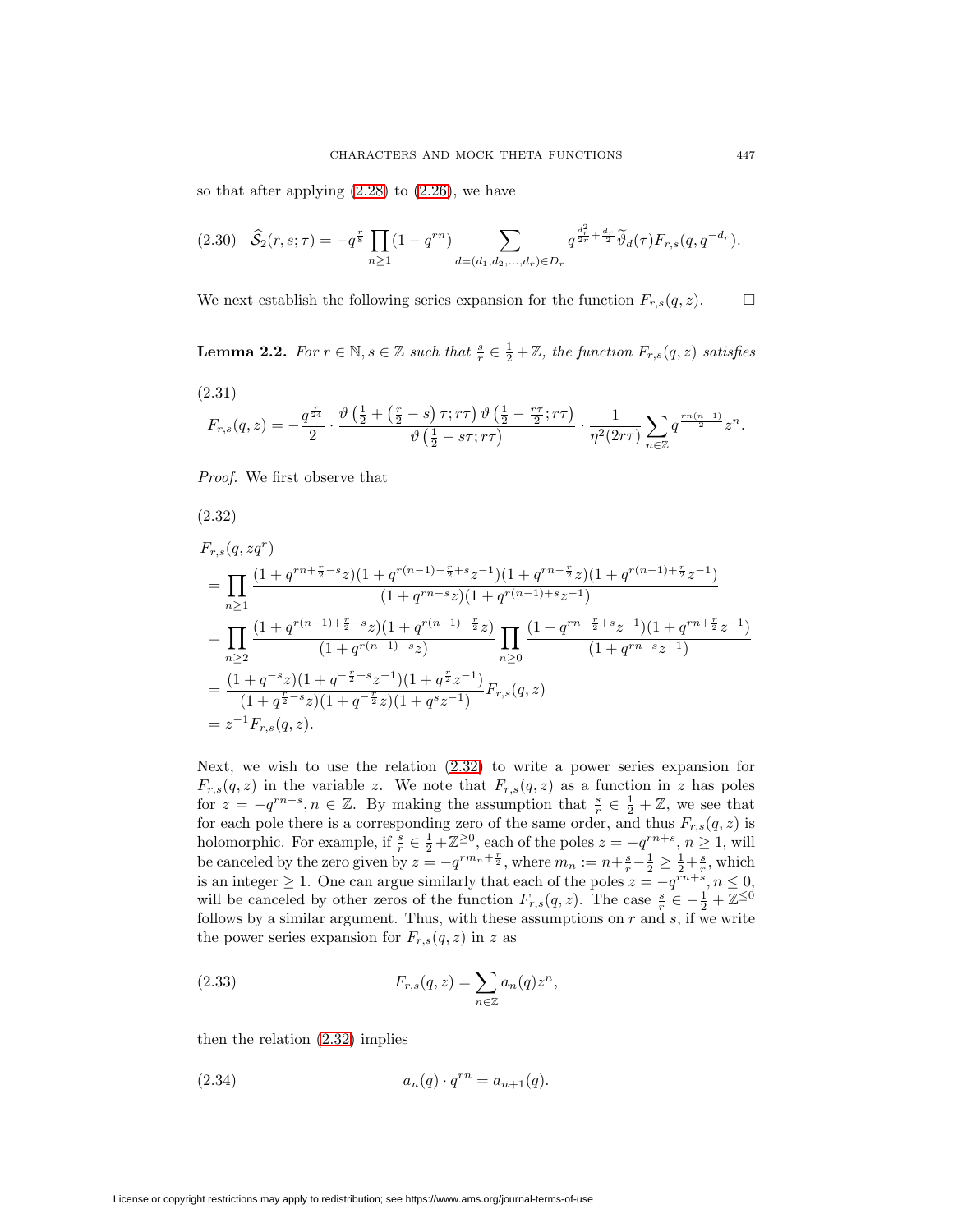After iterating [\(2.34\)](#page-8-1), one finds that  $a_n(q) = q^{\frac{rn(n-1)}{2}} a_0(q)$  for all  $n \in \mathbb{Z}$ . Thus, we have

<span id="page-9-0"></span>(2.35) 
$$
F_{r,s}(q,z) = a_0(q) \sum_{n \in \mathbb{Z}} q^{\frac{rn(n-1)}{2}} z^n.
$$

To determine  $a_0(q)$ , we see using [\(2.29\)](#page-7-5) that

<span id="page-9-3"></span>(2.36) 
$$
F_{r,s}(q,1) = -q^{-\frac{r}{8} + \frac{r}{24}} \frac{\vartheta(\frac{1}{2} + (\frac{r}{2} - s) \tau; r\tau) \vartheta(\frac{1}{2} - \frac{r\tau}{2}; r\tau)}{\vartheta(\frac{1}{2} - s\tau; r\tau) \eta(r\tau)}.
$$

On the other hand, using [\(2.35\)](#page-9-0) we see that

<span id="page-9-2"></span>(2.37) 
$$
F_{r,s}(q,1) = q^{-\frac{r}{8}} a_0(q) \sum_{n \in \mathbb{Z}} q^{\frac{r}{2}(n+\frac{1}{2})^2}
$$

<span id="page-9-1"></span>(2.38) 
$$
= 2a_0(q) \prod_{n\geq 1} (1 - q^{rn})(1 + q^{rn})^2,
$$

where the product expansion in [\(2.38\)](#page-9-1) is determined by writing the sum defining [\(2.37\)](#page-9-2) in terms of the Jacobi theta function  $\vartheta(z;\tau)$ , applying [\(2.28\)](#page-7-3), and simplifying. Combining [\(2.38\)](#page-9-1) with [\(2.36\)](#page-9-3) implies

<span id="page-9-4"></span>
$$
(2.39) \qquad a_0(q) = -\frac{q^{\frac{r}{24}}}{2} \cdot \frac{\vartheta\left(\frac{1}{2} + \left(\frac{r}{2} - s\right)\tau; r\tau\right)\vartheta\left(\frac{1}{2} - \frac{r\tau}{2}; r\tau\right)}{\vartheta\left(\frac{1}{2} - s\tau; r\tau\right)} \cdot \frac{1}{\eta^2(2r\tau)}.
$$

Substituting $(2.39)$  into  $(2.35)$  finishes the proof.

To continue, we apply the series expansion for  $F_{r,s}(q, z)$  obtained in [\(2.31\)](#page-8-2) to the expression for  $\hat{S}_2(r, s; \tau)$  given in [\(2.30\)](#page-8-3), replacing z by  $q^{-d}$ . Once again, many of the functions and terms appearing are independent of the indices of summation  $d = (d_1, d_2, \ldots, d_r) \in D_r$ . One finds that the only sum left to be understood (with respect to  $\widehat{S}_2(r,s;\tau)$  is

<span id="page-9-6"></span>(2.40) 
$$
\sum_{d=(d_1,d_2,...,d_r)\in D_r} q^{\frac{d_r^2}{2r}+\frac{d_r}{2}} \widetilde{\vartheta}_d(\tau) \sum_{n\in \mathbb{Z}} q^{\frac{rn(n-1)}{2}-d_r n}.
$$

A short calculation reveals

<span id="page-9-5"></span>(2.41) 
$$
-q^{-\frac{r}{8}-\frac{d_r}{2}} \vartheta \left(\frac{1}{2}-d_r \tau; r\tau\right) = \sum_{n\in\mathbb{Z}} q^{\frac{rn(n-1)}{2}-d_r n}.
$$

Applying  $(2.41)$  to  $(2.40)$  shows that the sum in  $(2.40)$  may be written as

<span id="page-9-7"></span>(2.42) 
$$
-q^{-\frac{r}{8}} \sum_{d=(d_1,d_2,...,d_r) \in D_r} q^{\frac{d_r^2}{2r}} \widetilde{\vartheta}_d(\tau) \vartheta \left(\frac{1}{2} - d_r \tau; r\tau\right).
$$

It is explained in [\[3\]](#page-15-9) that the sum in [\(2.42\)](#page-9-7) is equal to

$$
-q^{-\frac{r}{8}}\frac{\eta^{r+3}(\tau)}{\eta^2(2\tau)}\Theta_r(\tau).
$$

In summary, one begins with the expression in [\(2.27\)](#page-7-6) for  $S_2(r, s; \tau)$  and sub-stitutes [\(2.35\)](#page-9-0) into [\(2.30\)](#page-8-3), using the expression for  $a_0(q)$  derived above in [\(2.39\)](#page-9-4). Finally, one substitutes for [\(2.42\)](#page-9-7) the expression  $-q^{-\frac{r}{8}} \frac{\eta^{r+3}(\tau)}{\eta^2(2\tau)} \Theta_r(\tau)$ . After simplifying, one finds  $(2.18)$ .

$$
\Box
$$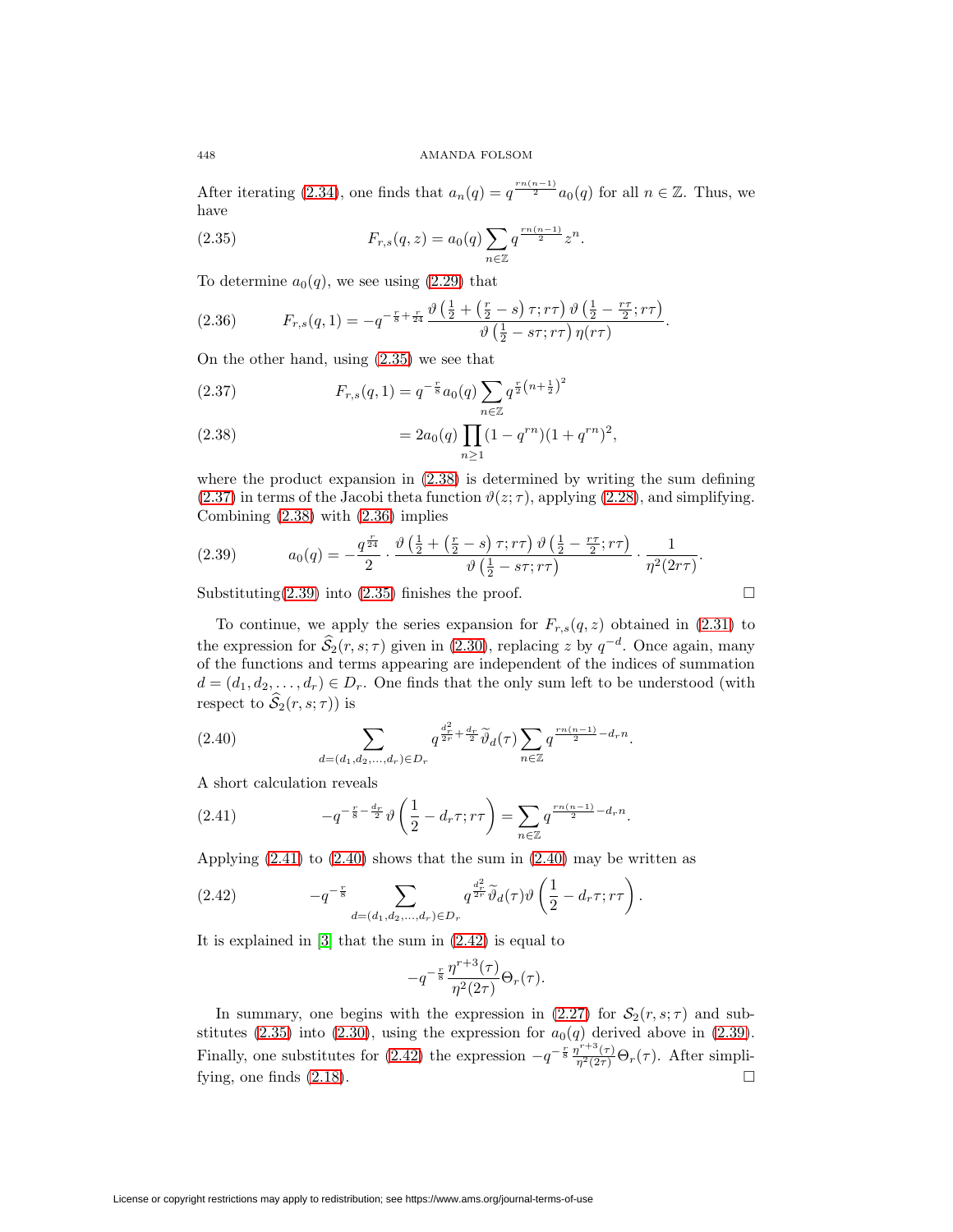### 3. Appendix: Character formulas for the mock theta functions

<span id="page-10-0"></span>In this section, we give a list of character formulas for all classical mock theta functions as well as subsequent natural generalizations. To derive them, we apply Theorem [1.1](#page-2-0) to the "mock theta conjectures". The mock theta conjectures are no longer conjectures, but are now known identities due to G. Andrews, F. Garvan, D. Hickerson, B. Gordon, R. McIntosh and Y.-S. Choi. The conjectures may be expressed as formulas relating each mock theta function to the universal mock theta functions  $g_2(\omega; q)$  and  $g_3(\omega; q)$ . We follow the notation and presentation of the mock theta conjectures as they appear in  $[5, (3.4), (3.5), (3.10), (3.11), (5.2),$  $[5, (3.4), (3.5), (3.10), (3.11), (5.2),$  $(5.10)$ ,  $(5.12)$ ,  $(5.18)$ ], and refer the reader there for a complete account. The auxiliary functions  $G(q)$ ,  $H(q)$ ,  $\theta_4(0, q)$ ,  $\psi(q)$ , and  $j(x, q)$  appearing are defined in Table [8](#page-15-15) at the end of this section. We remark that there exist mock theta functions other than those listed in Tables [1](#page-11-0) - [7.](#page-14-0) However it is unnecessary to list their character formulas here: they are easily derived using the formulas provided in Tables [1](#page-11-0) - [7,](#page-14-0) as well as "linear relations" between these mock theta functions and those listed below. (See [\[5\]](#page-15-11).)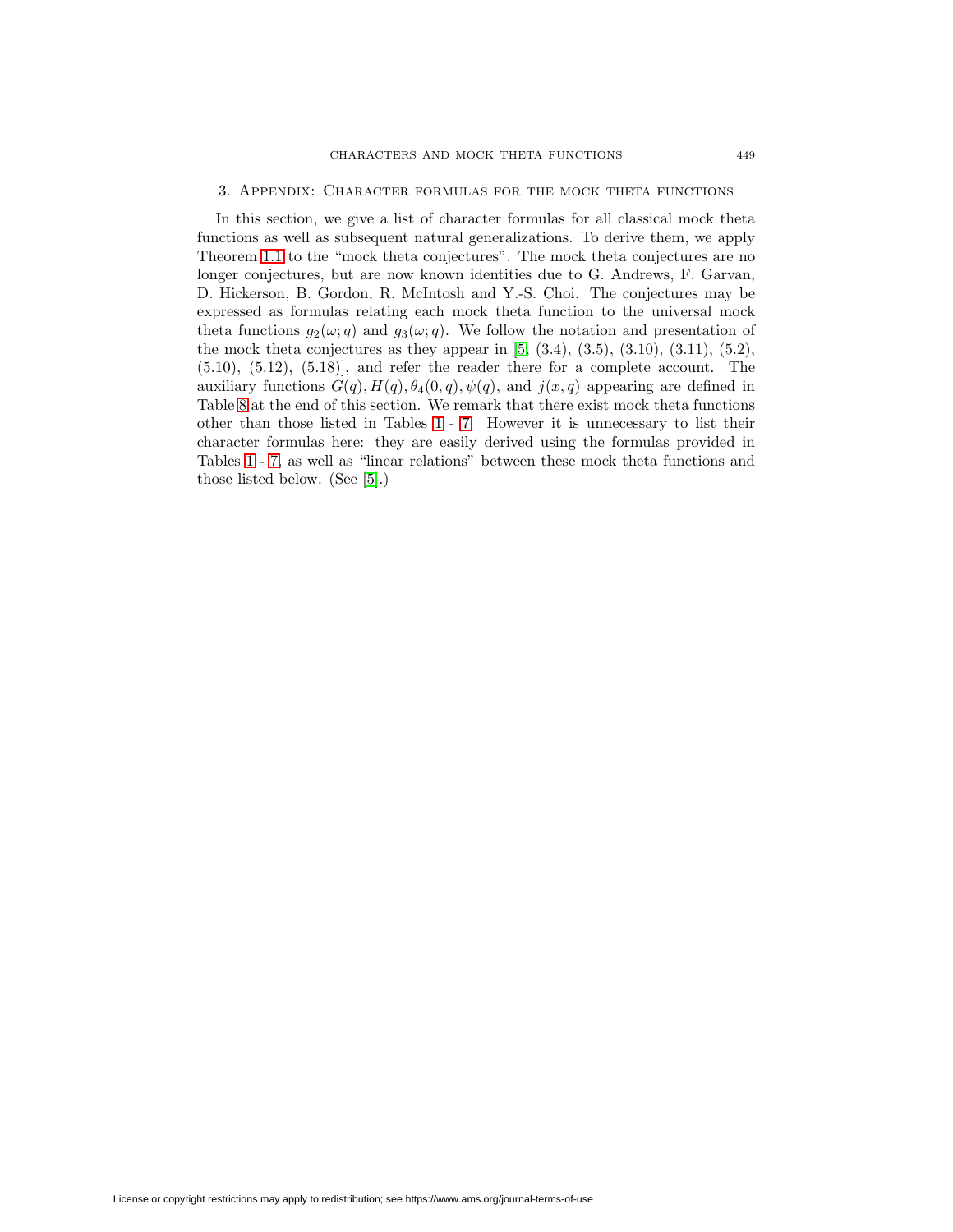<span id="page-11-0"></span>
$$
f(-q) = -4q \cdot \hat{\Theta}_{12}^{-1} (q^{\frac{1}{2}} \cdot tr_{L(\Lambda_{(1)};13)} q^{L_0} + q^{-\frac{1}{2}} \cdot tr_{L(\Lambda_{(5)};13)} q^{L_0})
$$
  
+  $4q\hat{\beta}_{12,1}(\tau) + \frac{(q^2 \cdot q^2)^2}{(q_1 \cdot q^2)^3}.$   

$$
\phi(q) = -2q \cdot \hat{\Theta}_{12}^{-1} (q^{\frac{1}{2}} \cdot tr_{L(\Lambda_{(1)};13)} q^{L_0} + q^{-\frac{1}{2}} \cdot tr_{L(\Lambda_{(5)};13)} q^{L_0})
$$
  
+  $+2q\hat{\beta}_{12,1}(\tau) + \frac{(q^2 \cdot q^2)^2}{(q_1 \cdot q_2)^2}.$   

$$
\psi(q) = q \cdot \hat{\Theta}_{12}^{-1} (q^{\frac{1}{2}} \cdot tr_{L(\Lambda_{(1)};13)} q^{L_0} + q^{-\frac{1}{2}} \cdot tr_{L(\Lambda_{(5)};13)} q^{L_0}) - q\hat{\beta}_{12,1}(\tau)
$$
  

$$
\chi(-q) = -q \cdot \hat{\Theta}_{12}^{-1} (q^{\frac{1}{2}} \cdot tr_{L(\Lambda_{(1)};13)} q^{L_0} + q^{-\frac{1}{2}} \cdot tr_{L(\Lambda_{(5)};13)} q^{L_0}) - q\hat{\beta}_{12,1}(\tau)
$$
  
+  $q\hat{\beta}_{12,1}(\tau) + \frac{(q^4 \cdot q^4)^3}{(q^2 \cdot q^2)^2} (q^4 \cdot q^4)^3 \times (q^{12} \cdot q^{12})^2 \times$   

$$
\omega(q) = \hat{\Theta}_{6}^{-1} (tr_{L(\Lambda_{(-1)};7)} q^{L_0} + tr_{L(\Lambda_{(1)};7)} q^{L_0}) - \hat{\beta}_{6,-1}(\tau)
$$
  

$$
v(q) = -q \cdot \hat{\Theta}_{12}^{-1} (tr_{L(\Lambda_{(-2)};13)} q^{L_0} + tr_{L(\Lambda_{(2)};13)} q^{L_0}) + q\hat{\beta}_{12,-2}(\tau) + \frac{(q^4 \cdot q^4)^3}{(q^2 \cdot q^2)^2} \times
$$
  
<math display="</math>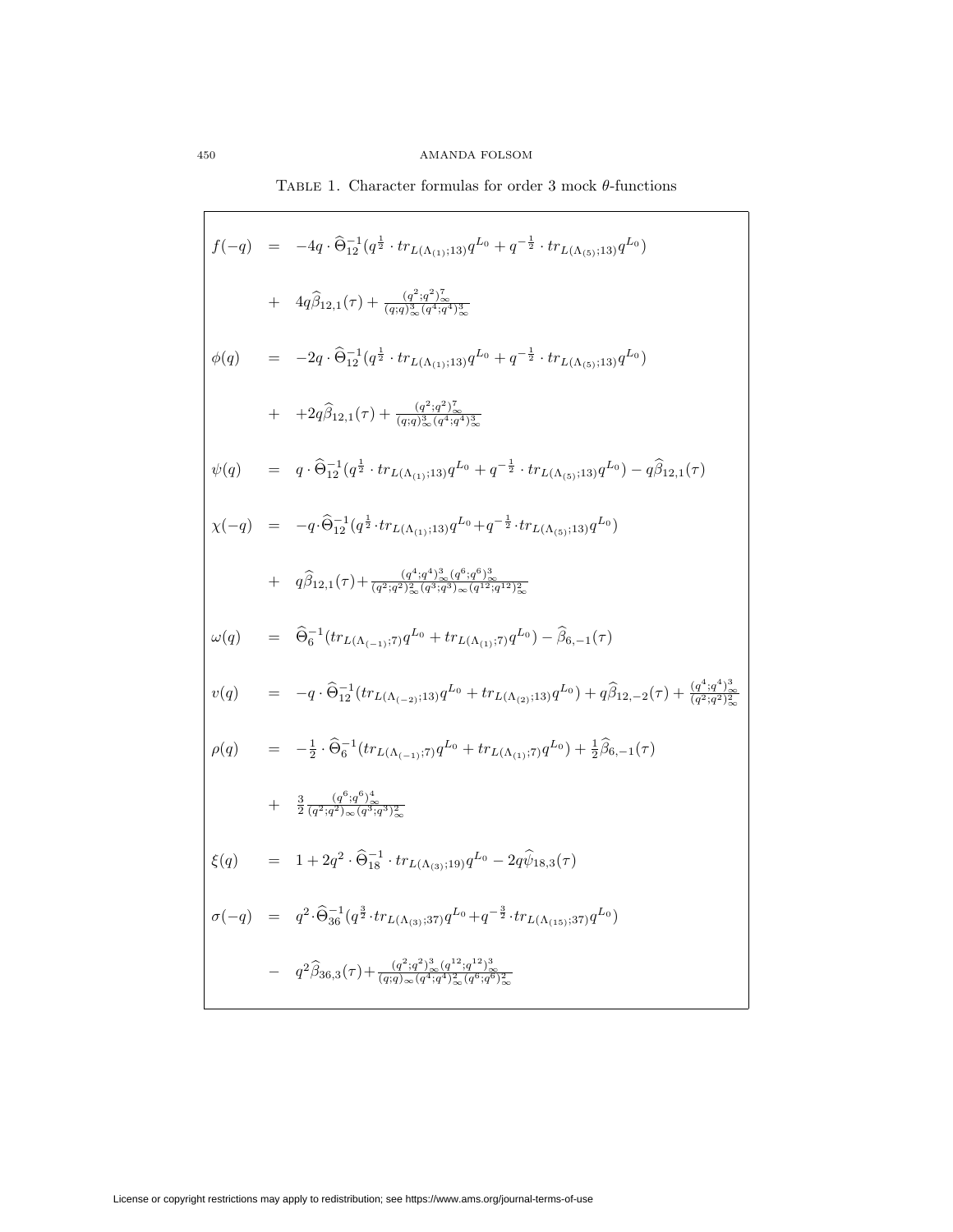TABLE 2. Character formulas for order 5 mock  $\theta$ -functions

| $f_0(q)$       |         | $\hspace*{1.5in} = -2 q^2 \cdot \widehat{\Theta}_{30}^{-1} \big( q^{\frac{3}{2}} \cdot tr_{L(\Lambda_{(4)};31)} q^{L_0} + q^{-\frac{3}{2}} \cdot tr_{L(\Lambda_{(14)};31)} q^{L_0} \big)$ |
|----------------|---------|-------------------------------------------------------------------------------------------------------------------------------------------------------------------------------------------|
|                | $^{+}$  | $2q^2\widehat{\beta}_{30,4}+\theta_4(0,q^5)G(q)$                                                                                                                                          |
| $F_0(q)$       | $=$ $-$ | $1 + q \cdot \widehat{\Theta}^{-1}_{15} ( q^{\frac{3}{4}} \cdot tr_{L(\Lambda_{(2)};16)} q^{L_0} + q^{-\frac{3}{4}} \cdot tr_{L(\Lambda_{(7)};16)} q^{L_0} )$                             |
|                |         | $q\hat{\beta}_{15,2} - q\psi(q^5)H(q^2)$                                                                                                                                                  |
| $\phi_0(-q) =$ |         | $\hspace*{35pt} - q \cdot \widehat{\Theta}_{15}^{-1} ( q^{\frac{3}{4}} \cdot tr_{L(\Lambda_{(2)};16)} q^{L_0} + q^{-\frac{3}{4}} \cdot tr_{L(\Lambda_{(7)};16)} q^{L_0} )$                |
|                | $+$     | $q\hat{\beta}_{15,2}+j(-q^2,q^5)G(q^2)$                                                                                                                                                   |
| $\psi_0(q)$    |         | $q^2\cdot \widehat{\Theta}_{30}^{-1}(q^{\frac{3}{2}} \cdot tr_{L(\Lambda_{(4)};31)}q^{L_0}+q^{-\frac{3}{2}} \cdot tr_{L(\Lambda_{(14)};31)}q^{L_0})$                                      |
|                |         | $q^2\widehat{\beta}_{30,4} + qj(q,q^{10})H(q)$                                                                                                                                            |
| $\chi_0(q)$    |         | $2+3q\cdot\widehat{\Theta}^{-1}_{15}(q^{\frac{3}{4}}\cdot tr_{L(\Lambda_{(2)};16)}q^{L_0}+q^{-\frac{3}{4}}\cdot tr_{L(\Lambda_{(7)};16)}q^{L_0})$                                         |
|                |         | $\hat{\beta}_{15,2} - j(q^2,q^5)G^2(q)$                                                                                                                                                   |
| $f_1(q)$       |         | $-2q^3\cdot \widehat{\Theta}_{30}^{-1}\big(q^{\frac{1}{2}}\cdot tr_{L(\Lambda_{(-2)};31)}q^{L_0}+q^{-\frac{1}{2}}\cdot tr_{L(\Lambda_{(8)};31)}q^{L_0}\big)$                              |
|                | $+$     | $2q^3\widehat{\beta}_{30,-2}+\theta_4(0,q^5)H(q)$                                                                                                                                         |
| $F_1(q)$       | $=$ $-$ | $q\cdot \widehat{\Theta}_{15}^{-1}({q^{\frac{1}{4}}\cdot tr_{L(\Lambda_{(-1)};16)} q^{L_0}}+{q^{-\frac{1}{4}}\cdot tr_{L(\Lambda_{(4)};16)}q^{L_0}})$                                     |
|                |         | $q\hat{\beta}_{15,-1} + \psi(q^5)G(q^2)$                                                                                                                                                  |
| $\phi_1(-q) =$ |         | $q^2\cdot \widehat{\Theta}^{-1}_{15}(q^{\frac{1}{4}} \cdot tr_{L(\Lambda_{(-1)};16)} q^{L_0} + q^{-\frac{1}{4}} \cdot tr_{L(\Lambda_{(4)};16)} q^{L_0})$                                  |
|                |         | $-q^2\hat{\beta}_{15,-1} - qj(-q,q^5)H(q^2)$                                                                                                                                              |
| $\psi_1(q)$    | $=$     | $q^3\cdot \widehat{\Theta}_{30}^{-1}(q^{\frac{1}{2}} \cdot tr_{L(\Lambda_{(-2)};31)}q^{L_0}+q^{-\frac{1}{2}} \cdot tr_{L(\Lambda_{(8)};31)}q^{L_0})$                                      |
|                |         | $q^3 \widehat{\beta}_{30,-2} + j(q^3,q^{10}) G(q)$                                                                                                                                        |
| $\chi_1(q)$    | $=$     | $3q\cdot \widehat{\Theta}^{-1}_{15}\big(q^{\frac{1}{4}}\cdot tr_{L(\Lambda_{(-1)};16)}q^{L_0}+q^{-\frac{1}{4}}\cdot tr_{L(\Lambda_{(4)};16)}q^{L_0}\big)$                                 |
|                |         | $3q\hat{\beta}_{15,-1} + j(q,q^5)H^2(q)$                                                                                                                                                  |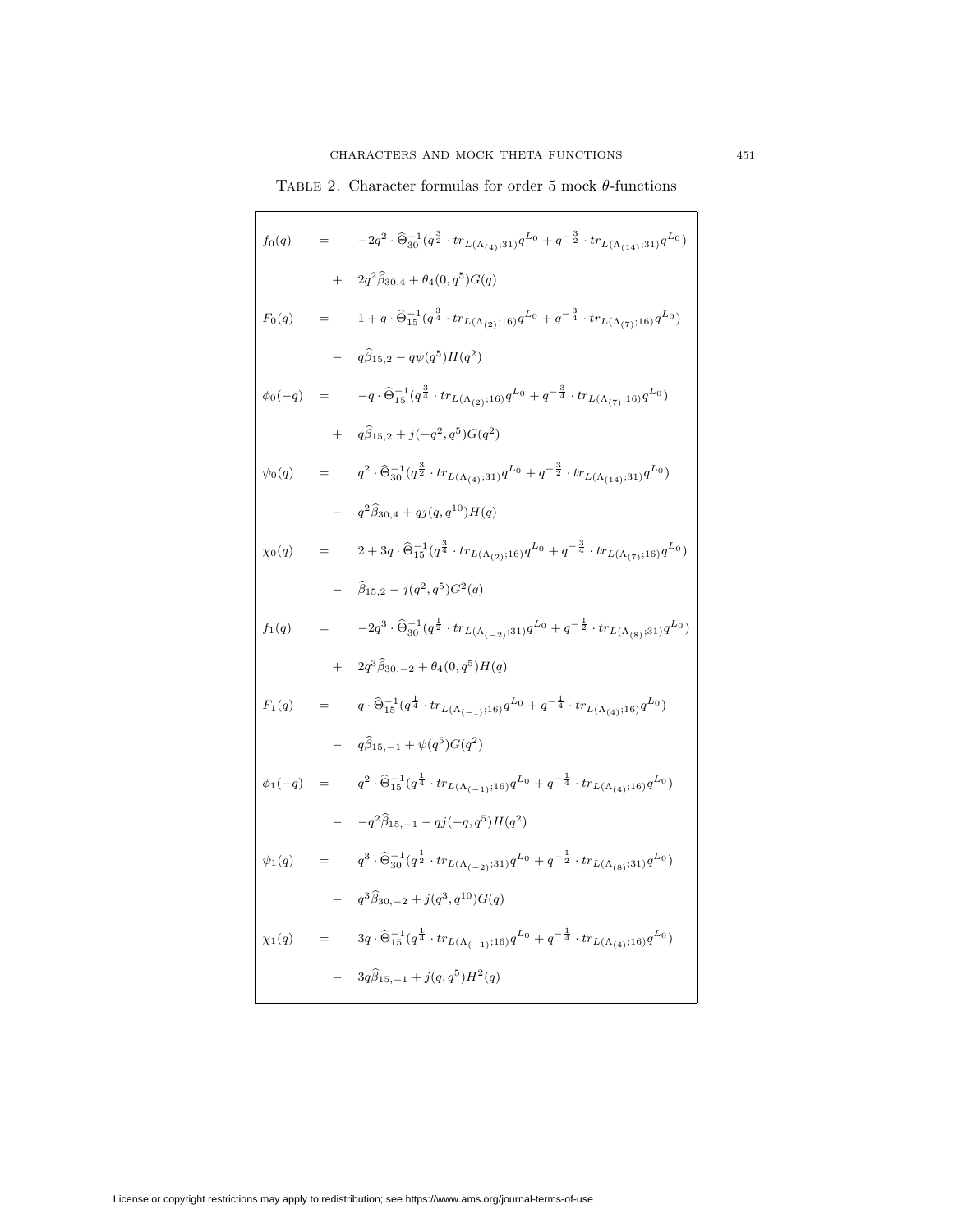# 452 AMANDA FOLSOM

TABLE 3. Character formulas for order 7 mock  $\theta$ -functions

٦

$$
\mathcal{F}_0(q) = 2 + 2q \cdot \hat{\Theta}_{21}^{-1} (q^{\frac{5}{4}} \cdot tr_{L(\Lambda_{(4)};22)} q^{L_0} + q^{-\frac{5}{4}} \cdot tr_{L(\Lambda_{(11)};22)} q^{L_0})
$$
  
\n
$$
- 2q \hat{\beta}_{21,4}(\tau) - j^2 (q^3, q^7) (q;q)_{\infty}^{-1}
$$
  
\n
$$
\mathcal{F}_1(q) = 2q^2 \cdot \hat{\Theta}_{21}^{-1} (q^{\frac{3}{4}} \cdot tr_{L(\Lambda_{(1)};22)} q^{L_0} + q^{-\frac{3}{4}} \cdot tr_{L(\Lambda_{(8)};22)} q^{L_0})
$$
  
\n
$$
- 2q^2 \hat{\beta}_{21,1}(\tau) + qj^2 (q,q^7) (q;q)_{\infty}^{-1}
$$
  
\n
$$
\mathcal{F}_2(q) = 2q^2 \cdot \hat{\Theta}_{21}^{-1} (q^{\frac{1}{4}} \cdot tr_{L(\Lambda_{(-2)};22)} q^{L_0} + q^{-\frac{1}{4}} \cdot tr_{L(\Lambda_{(5)};22)} q^{L_0})
$$
  
\n
$$
- 2q^2 \hat{\beta}_{21,-2}(\tau) + j^2 (q^2, q^7) (q;q)_{\infty}^{-1}
$$

TABLE 4. Character formulas for order 2 mock  $\theta$ -functions

$$
A(q^2) = q \cdot \hat{\Theta}_8^{-1} tr_{L(\Lambda_{(2)};9)} q^{L_0} - q \hat{\eta}_{8,2}(\tau) - q(-q^2; q^2)_{\infty} (-q^4; q^4)_{\infty}^2 (q^8; q^8)_{\infty}
$$
  
\n
$$
B(q) = \hat{\Theta}_4^{-1} tr_{L(\Lambda_{(0)};5)} q^{L_0} - \hat{\eta}_{4,0}(\tau)
$$
  
\n
$$
\mu(q^4) = -2q \cdot \hat{\Theta}_4^{-1} tr_{L(\Lambda_{(0)};5)} q^{L_0} + 2q \hat{\eta}_{4,0}(\tau) + \frac{(q^2; q^2)_{\infty} (q^4; q^4)_{\infty}^3 (q^8; q^8)_{\infty}}{(q;q)_{\infty}^2 (q^{16}; q^{16})^2} 12
$$

| TABLE 5. Character formulas for order 6 mock $\theta$ -functions |
|------------------------------------------------------------------|
|------------------------------------------------------------------|

$$
\begin{array}{rcl}\n\phi(q^4) & = & -2q \cdot \widehat{\Theta}_{12}^{-1} tr_{L(\Lambda_{(4)};13)} q^{L_0} \\
& & + & 2q \widehat{\eta}_{12,4}(\tau) + \frac{(q^2;q^2)^3_{\infty}(q^3;q^3)^2_{\infty}(q^{12};q^{12})^3_{\infty}}{(q;q)^2_{\infty}(q^6;q^6)^3(q^8;q^8)_{\infty}(q^{24};q^{24})_{\infty}} \\
\psi(q^4) & = & -q^3 \cdot \widehat{\Theta}_{12}^{-1} tr_{L(\Lambda_{(0)};13)} q^{L_0} + q^3 \widehat{\eta}_{12,0}(\tau) \\
& & + & q^3 \frac{(q^2;q^2)^2_{\infty}(q^4;q^4)_{\infty}(q^{24};q^{24})^2_{\infty}}{(q;q)_{\infty}(q^3;q^3)(q^8;q^8)^2_{\infty}}\n\end{array}
$$

 $\overline{\Gamma}$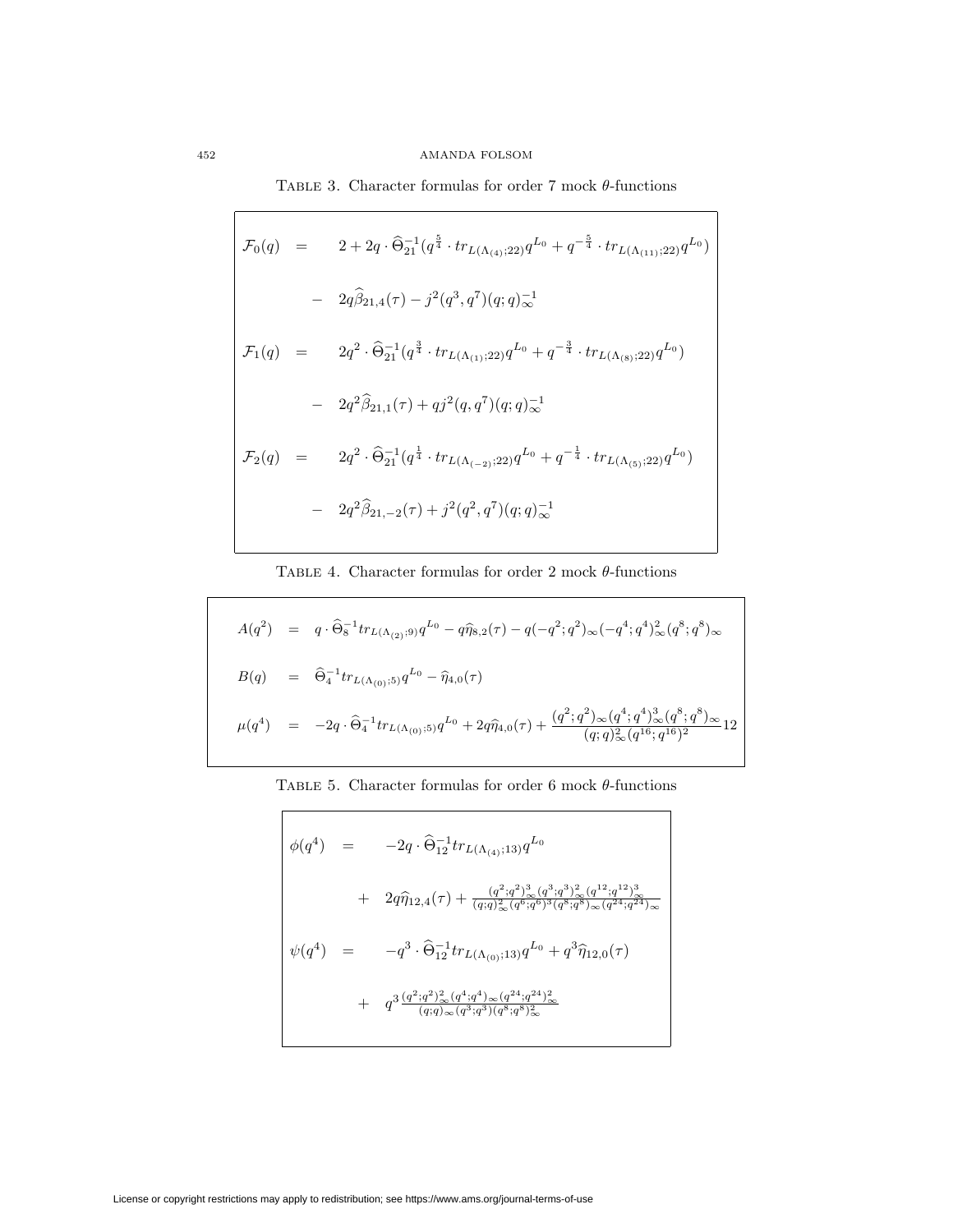TABLE 6. Character formulas for order 8 mock  $\theta$ -functions

 $\mathsf{r}$ 

 $\mathbf{I}$ 

$$
S_0(-q^2) = -2q \cdot \widehat{\Theta}_{16}^{-1} tr_{L(\Lambda_{(6)};17)} q^{L_0} + 2q \widehat{\eta}_{16,6}(\tau) + \frac{j(-q,q^2)j(q^6,q^{16})}{j(q^2,q^8)}
$$
  

$$
S_1(-q^2) = -2q \cdot \widehat{\Theta}_{16}^{-1} tr_{L(\Lambda_{(2)};17)} q^{L_0} + 2q \widehat{\eta}_{16,2}(\tau) + \frac{j(-q,q^2)j(q^2,q^{16})}{j(q^2,q^8)}
$$

TABLE 7. Character formulas for order 10 mock  $\theta$ -functions

<span id="page-14-0"></span>

|  | $\phi(q) = 2q \cdot \widehat{\Theta}_{10}^{-1} tr_{L(\Lambda_{(1)};11)} q^{L_0} - 2q \widehat{\eta}_{10,1}(\tau) + \frac{(q^{10};q^{10})_{\infty}^2 j(-q^2,q^0)}{(q^5;q^5)_{\infty} j(q^2,q^{10})}$              |
|--|------------------------------------------------------------------------------------------------------------------------------------------------------------------------------------------------------------------|
|  | $\psi(q) = 2q \cdot \widehat{\Theta}_{10}^{-1} tr_{L(\Lambda_{(3)};11)} q^{L_0} - 2q \widehat{\eta}_{10,3}(\tau) - q \frac{(q^{10}; q^{10})_{\infty}^2 j(-q, q^0)}{(q^5; q^5)_{\infty} j(q^4, q^{10})}$          |
|  | $X(-q^2) = -2q \cdot \widehat{\Theta}_{40}^{-1} tr_{L(\Lambda_{(18)};41)} q^{L_0} + 2q \cdot \widehat{\Theta}_{40}^{-1} tr_{L(\Lambda_{(2)};41)} q^{L_0}$                                                        |
|  | $+2q\hat{\eta}_{40.18}(\tau)-2q\hat{\eta}_{40.2}(\tau)$                                                                                                                                                          |
|  | $+\frac{(q^4;q^4)_{\infty}^2(j(-q^2,q^{20})j(q^{12},q^{40})+2q(q^{40};q^{40})^2)}{(q^2;q^2)_{12}(q^{20},q^{20})_{12}(q^{40};q^{40})_{22}(q^8,q^{40})}$                                                           |
|  | $\chi(-q^2) = -2q^3 \cdot \widehat{\Theta}_{40}^{-1} tr_{L(\Lambda_{(14)};41)} q^{L_0} - 2q^5 \cdot \widehat{\Theta}_{40}^{-1} tr_{L(\Lambda_{(6)};41)} q^{L_0}$                                                 |
|  | $+2q^{3}\hat{\eta}_{40.14}(\tau)+2q^{5}\hat{\eta}_{40.6}(\tau)$                                                                                                                                                  |
|  | $+q^{2}\frac{(q^{4};q^{4})_{\infty}^{2}(2q(q^{40};q^{40})_{\infty}^{3}-j(-q^{6},q^{20})^{2}j(q^{4},q^{40}))}{(q^{2};q^{2})_{\infty}^{2}(q^{20};q^{20})_{\infty}^{2}(q^{40};q^{40})_{\infty}^{3}(q^{46},q^{40})}$ |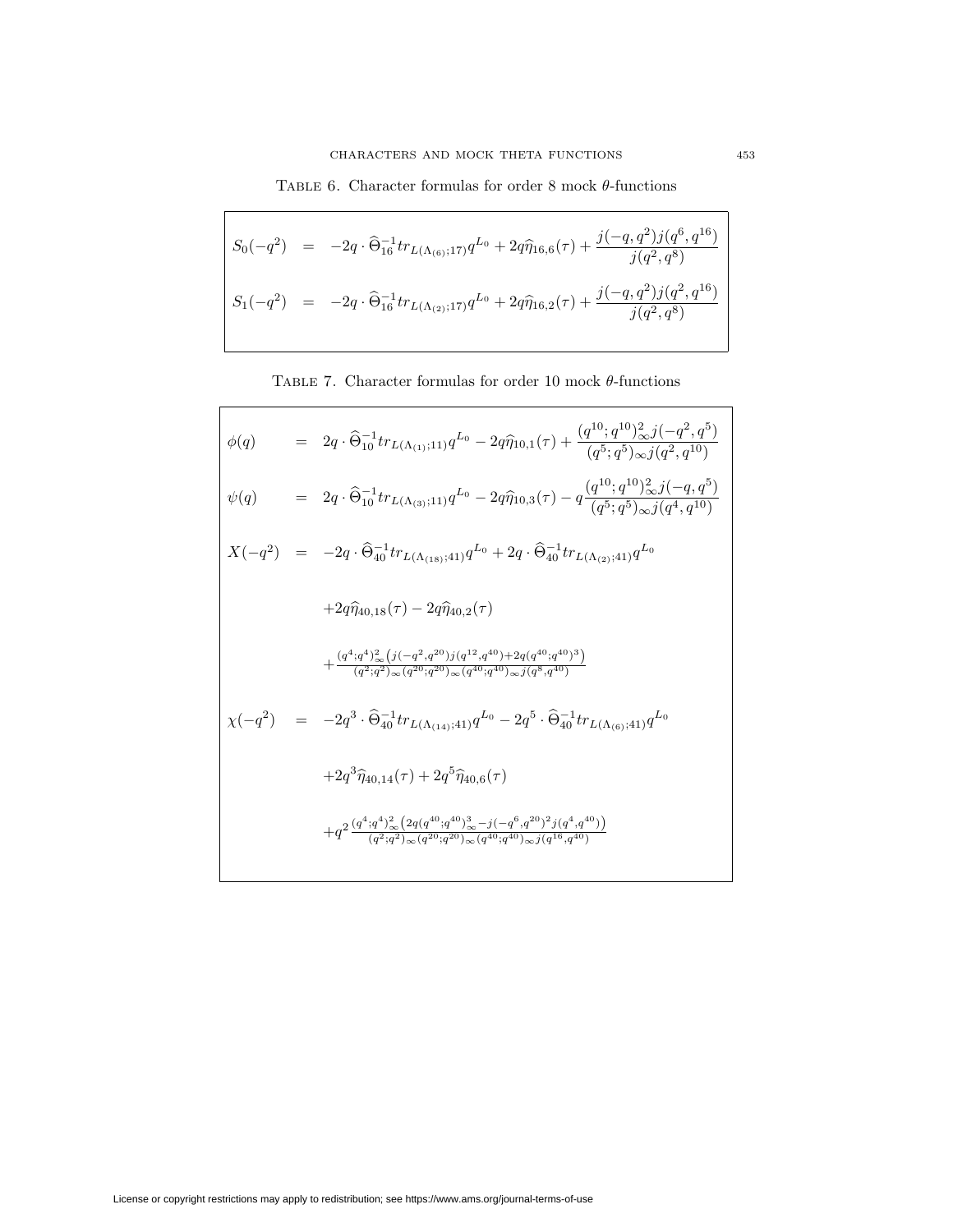Table 8. Auxiliary functions

<span id="page-15-15"></span>
$$
G(q) := \prod_{n=1}^{\infty} (1 - q^{5n-4})^{-1} (1 - q^{5n-1})^{-1}
$$
  
\n
$$
H(q) := \prod_{n=1}^{\infty} (1 - q^{5n-2})^{-1} (1 - q^{5n-3})^{-1}
$$
  
\n
$$
\theta_4(0, q) := (q; q)_{\infty}(q; q^2)_{\infty}
$$
  
\n
$$
\psi(q) := \frac{(q^2; q^2)_{\infty}}{(q; q^2)_{\infty}}
$$
  
\n
$$
j(x, q) := (x; q)_{\infty}(x^{-1}q; q)_{\infty}(q; q)_{\infty}
$$

### **REFERENCES**

- <span id="page-15-1"></span>[1] R.E. Borcherds, "Monstrous Moonshine and Monstrous Lie Superalgebras," Invent. Math. **109** (1992), 405-444. M[R1172696 \(94f:11030\)](http://www.ams.org/mathscinet-getitem?mr=1172696)
- <span id="page-15-13"></span>[2] K. Bringmann and K. Ono, "The  $f(q)$  mock theta function conjecture and partition ranks," Invent. Math. **165** (2006), 243-266. M[R2231957 \(2007e:11127\)](http://www.ams.org/mathscinet-getitem?mr=2231957)
- <span id="page-15-9"></span>[3] K. Bringmann and K. Ono, "Some characters of Kac and Wakimoto and nonholomorphic modular functions," Math. Ann. **345** (2009), no. 3, 547–558. M[R2534107 \(2010f:11061\)](http://www.ams.org/mathscinet-getitem?mr=2534107)
- <span id="page-15-11"></span><span id="page-15-0"></span>[4] J.H. Conway and S.P. Norton, "Monstrous Moonshine," Bull. London Math. Soc. **11** (1979), 308-339. M[R554399 \(81j:20028\)](http://www.ams.org/mathscinet-getitem?mr=554399)
- <span id="page-15-2"></span>[5] B. Gordon and R. McIntosh, "A survey of mock-theta functions, I.," preprint, (2009).
- [6] V. Kac, "Infinite-dimensional Lie algebras and Dedekind's eta function", Funct. Anal. Appl. **8** (1974), 68-70. M[R0374210 \(51:10410\)](http://www.ams.org/mathscinet-getitem?mr=0374210)
- <span id="page-15-6"></span>[7] V. Kac, Infinite-dimensional Lie algebras, Third edition. Cambridge University Press, Cambridge (1990). M[R1104219 \(92k:17038\)](http://www.ams.org/mathscinet-getitem?mr=1104219)
- <span id="page-15-10"></span>[8] V. Kac and M. Wakimoto, "Modular invariant representations of infinite-dimensional Lie algebras and superalgebras," Proc. Nat. Acad. Sci. U.S.A. **85** (1988), no. 14, 4956-4960. M[R949675 \(89j:17019\)](http://www.ams.org/mathscinet-getitem?mr=949675)
- <span id="page-15-7"></span>[9] V. Kac and M. Wakimoto,"Integrable highest weight modules over affine superalgebras and number theory," Lie theory and geometry, Progr. Math., **123**, Birkhauser Boston, Boston, MA (1994), 415-456. M[R1327543 \(96j:11056\)](http://www.ams.org/mathscinet-getitem?mr=1327543)
- <span id="page-15-8"></span>[10] V. Kac and M. Wakimoto, "Integrable highest weight modules over affine superalgebras and Appell's function," Comm. Math. Phys. **215** (2001), no. 3, 631-682. M[R1810948](http://www.ams.org/mathscinet-getitem?mr=1810948) [\(2001j:17017\)](http://www.ams.org/mathscinet-getitem?mr=1810948)
- <span id="page-15-12"></span>[11] S. Kang, "Mock Jacobi forms in basic hypergeometric series," Compositio Math. **145** (2009), no. 3, 553-565. M[R2507741 \(2010f:33022\)](http://www.ams.org/mathscinet-getitem?mr=2507741)
- <span id="page-15-3"></span>[12] J. Lepowsky and S. Milne, "Lie algebraic approaches to classical partition identities," Advances in Mathematics **29** (1978), 15-59. M[R501091 \(82f:17005\)](http://www.ams.org/mathscinet-getitem?mr=501091)
- <span id="page-15-4"></span>[13] J. Lepowksy and S. Milne, "Lie algebras and classical partition identities," Proc. Nat. Acad. Sci. U.S.A. **75** (1978), no. 2, 578-579. M[R0491467 \(58:10713\)](http://www.ams.org/mathscinet-getitem?mr=0491467)
- <span id="page-15-5"></span>[14] J. Lepowsky and R.L. Wilson, "The Rogers-Ramanujan identities: Lie theoretic interpretation and proof," Proc. Nat. Acad. Sci. U.S.A. **78** (1981), no. 2, part 1, 699-701. M[R605423](http://www.ams.org/mathscinet-getitem?mr=605423) [\(82a:17004\)](http://www.ams.org/mathscinet-getitem?mr=605423)
- <span id="page-15-14"></span>[15] R. McIntosh, "Divisor sums and theta functions," in preparation.